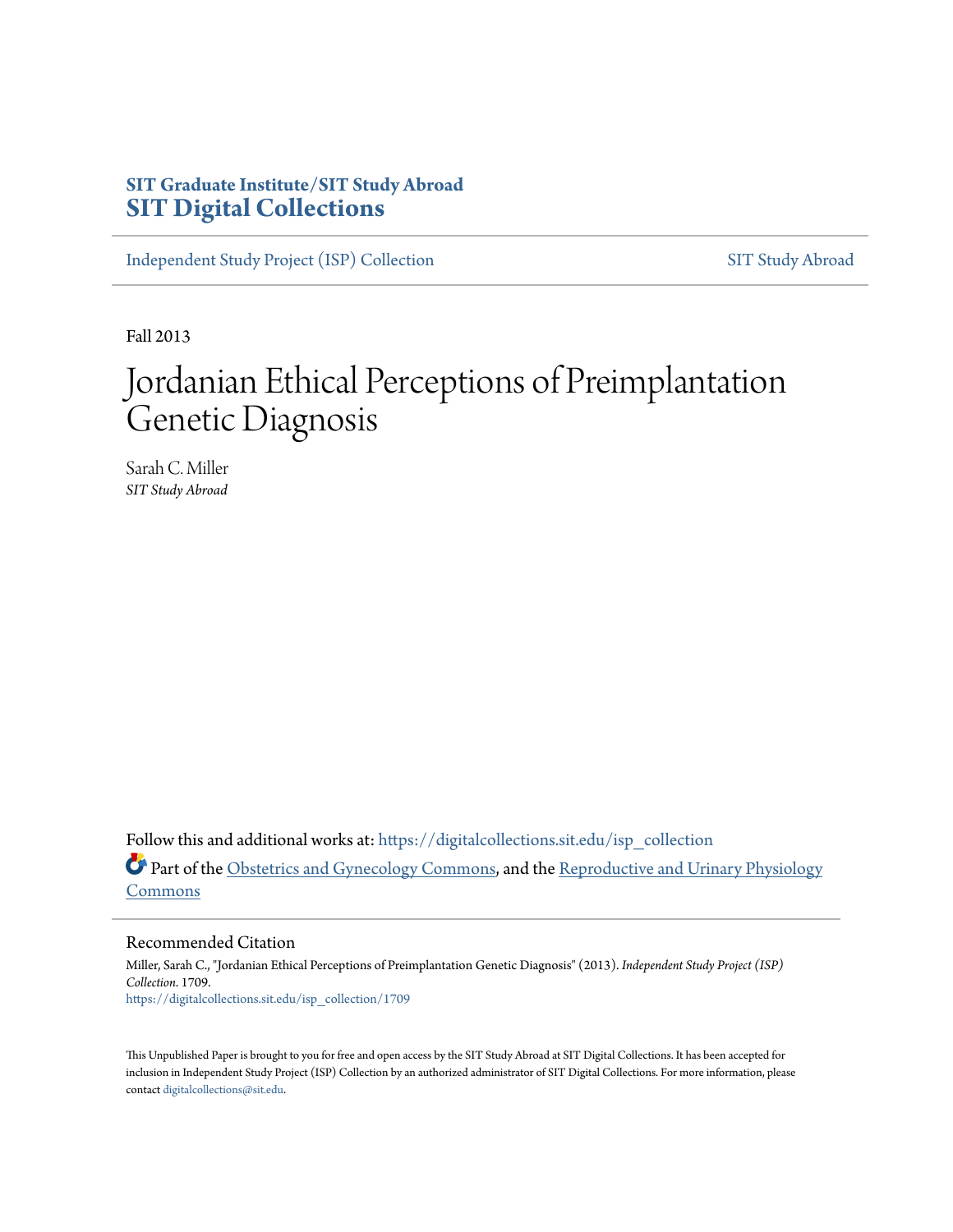Jordanian Ethical Perceptions of Preimplantation Genetic Diagnosis

Sarah C Miller

Kenyon College

Major: International Studies

SIT, Middle East, Jordan, Amman

Academic Director: Bayan Abdulhaq, PhD

Project Advisor: Arwa Oweis, RN, DNSc

Key Words: Obstet & Gynecol, Individual and Family Studies, Sociology

Submitted in partial fulfillment of the requirements for Health & Community Development, SIT

Study Abroad, Fall 2013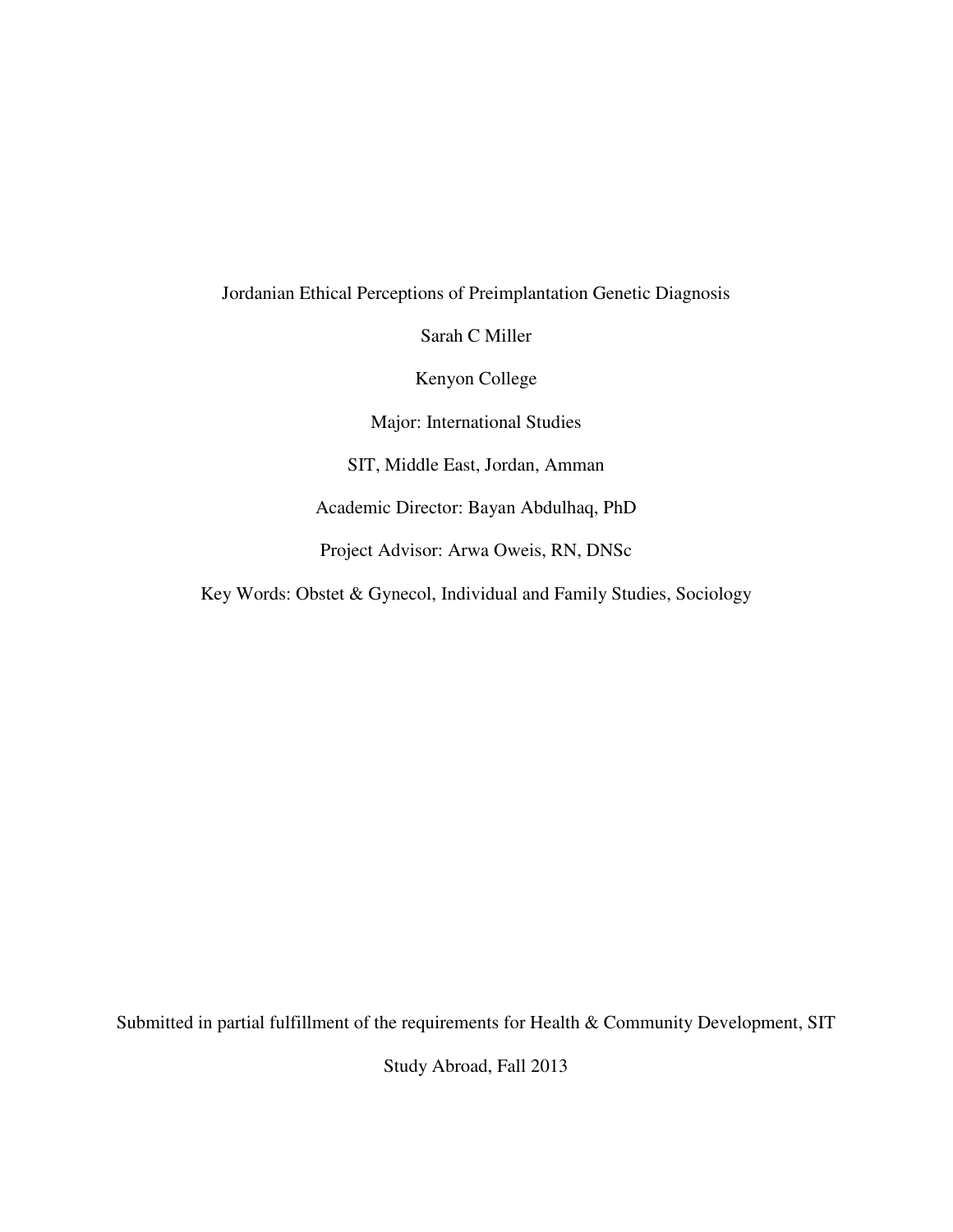The author hereby **does** grant the School for International Training the permission to electronically reproduce and transmit this document to the students, alumni, staff, and faculty of the World Learning Community.

The author hereby **does** grant the School for International Training the permission to electronically reproduce and transmit this document to the public via the World Wide Web or other electronic means.

The author hereby **does** grant the School for International Training the permission to reproduce this document to the public in print format.

Student: Sarah C Miller

Signature: *Sarah C Miller* 

Date: 05 December 2013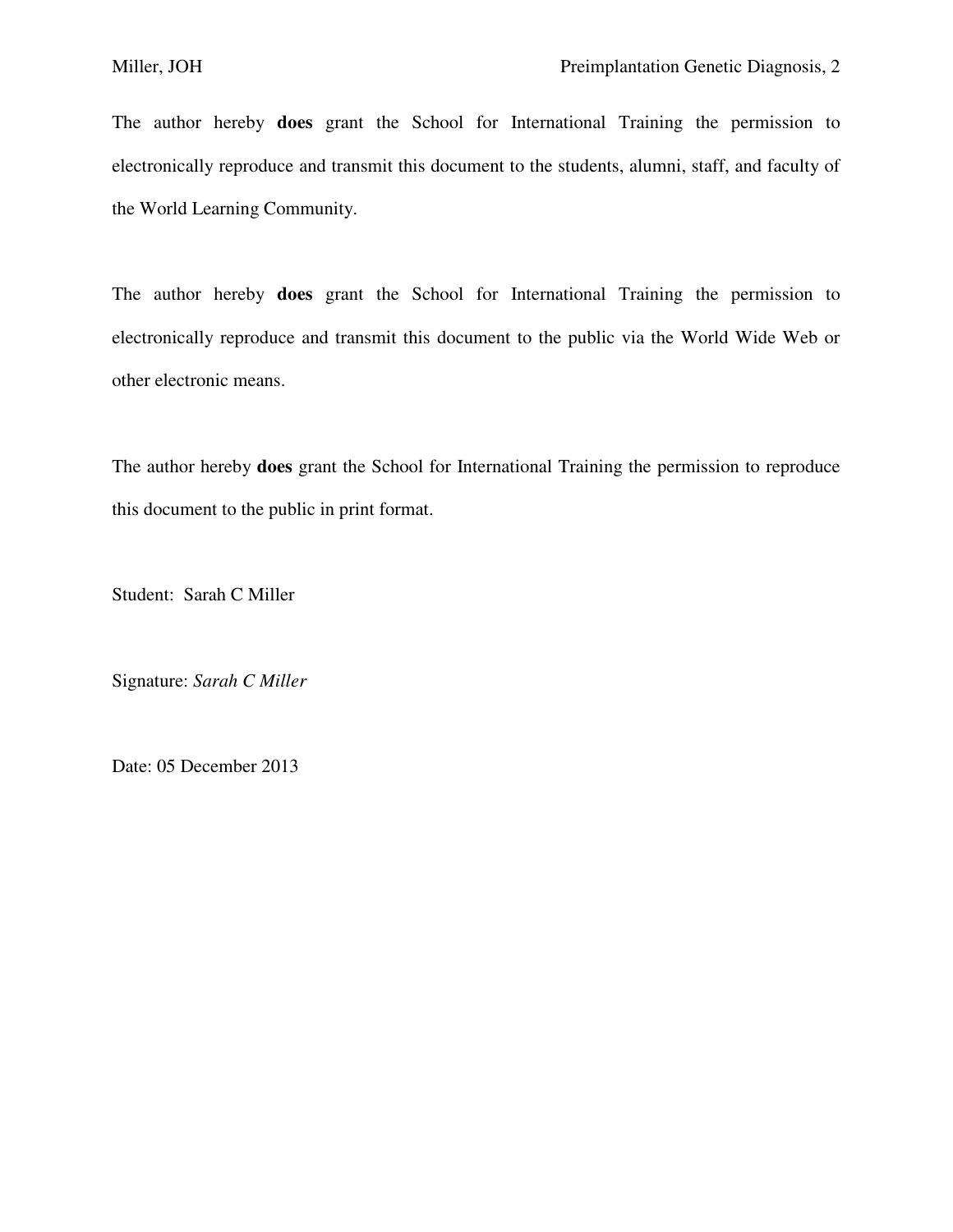# **Table of Contents**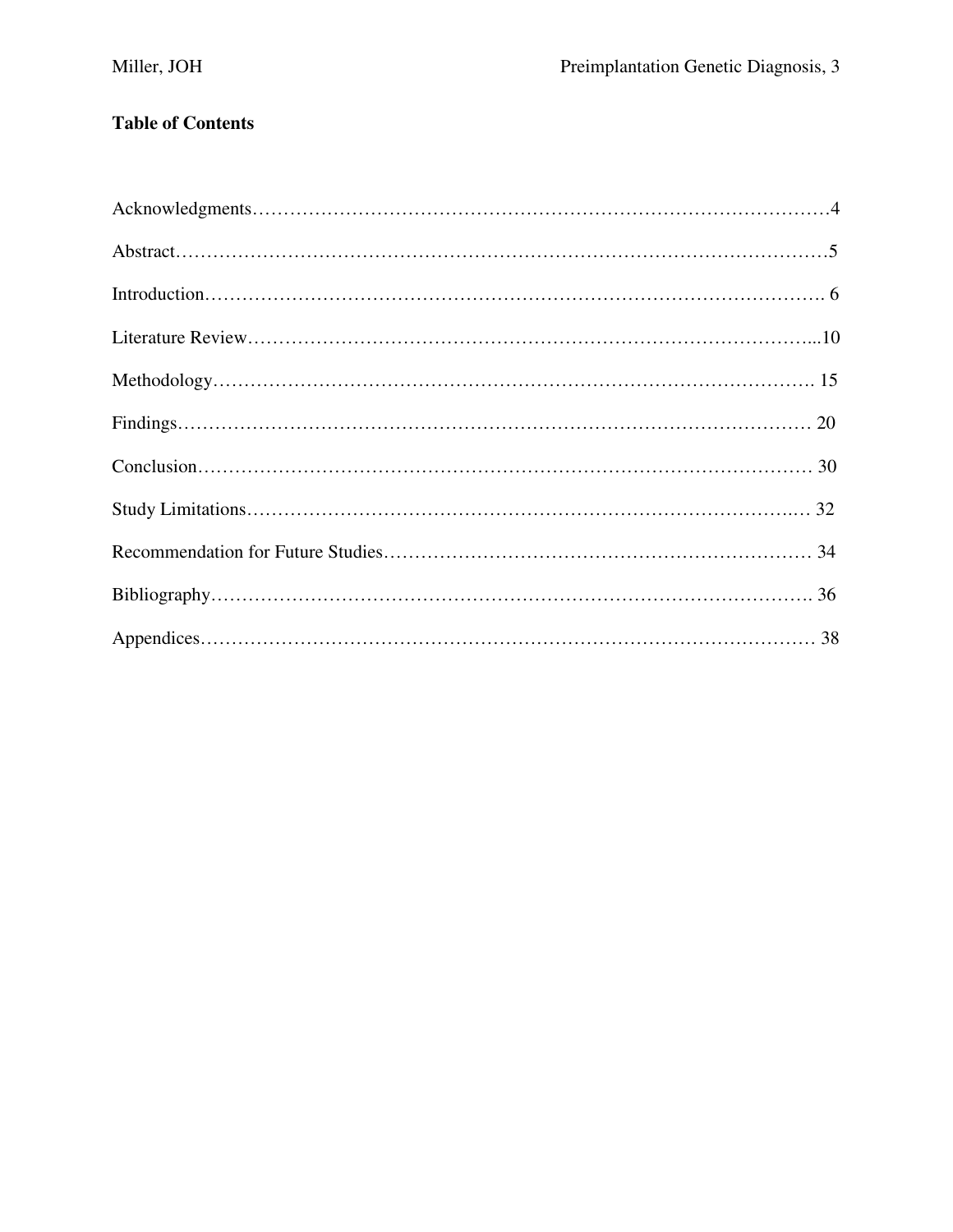# **Acknowledgements**

 I would like to thank the SIT staff for their continued support and guidance throughout the semester, both academically and culturally. My advisor for this research project, Dr Arwa, has also been of tremendous help, with fresh eyes, advice, and reassurance. Thank you to my classmates who have been, and always will be, a part of the tribe.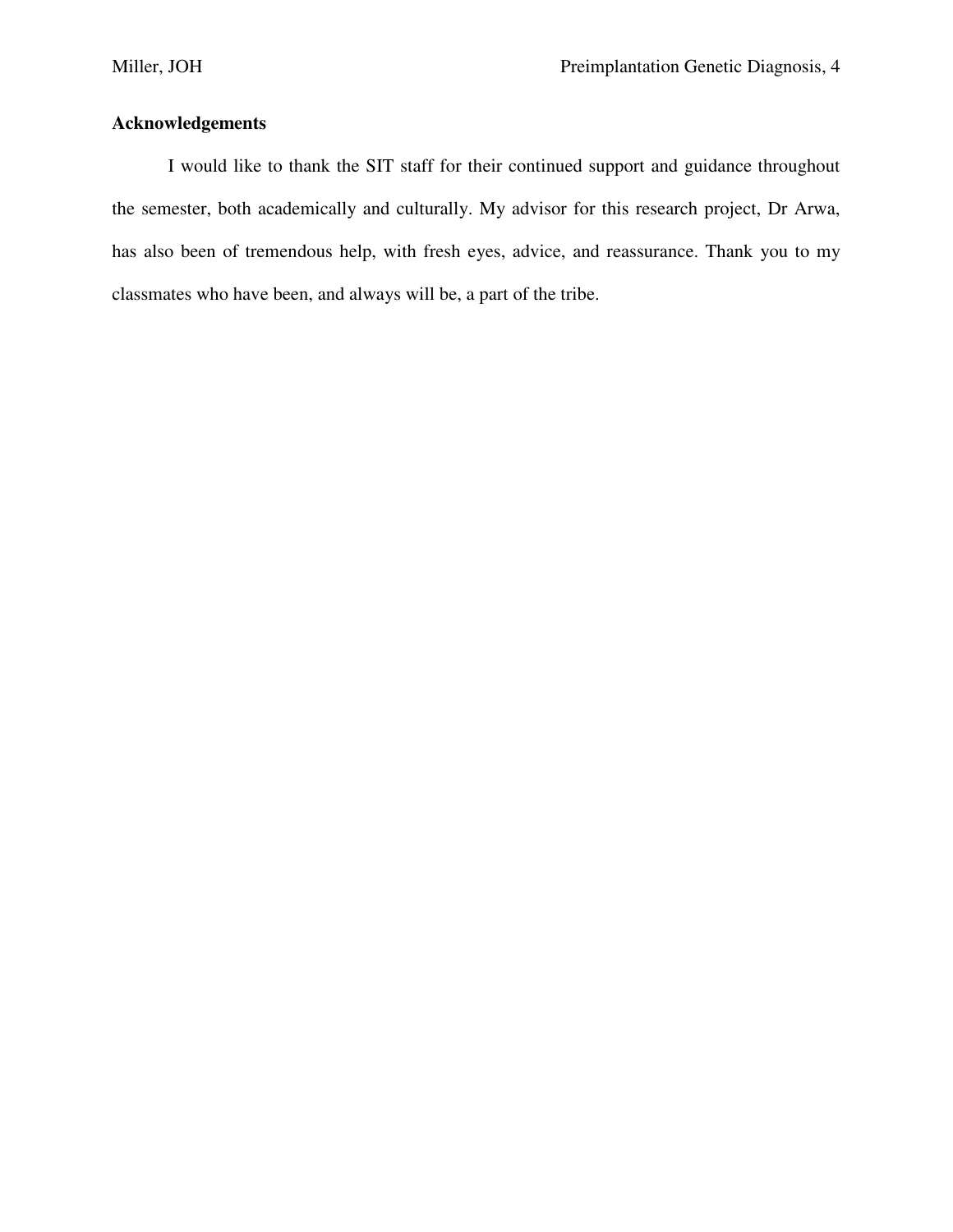## **Abstract**

 Preimplantation Genetic Diagnosis (PGD) is a procedure that can be done during In Vitro Fertilization (IVF), involving genetic and chromosomal screening of fertilized embryos prior to implantation into a woman's uterus. After PGD, only the embryos possessing the desired characteristics are implanted, while the other embryos are frozen for future use, or discarded. PGD is used for family balancing (gender selection for balancing the gender dynamic within a family), gender selection to screen out sex-linked diseases, or a broader genetic screening for diseases known to be present in the patient's family history.

 Many ethical questions have been raised about PGD, especially in its use for family balancing. The root of ethical views may be linked to culture, religion, or social tradition. It is the goal of this research to understand the ethical views of Jordanian medical professionals involved in PGD regarding the practice through in-depth interviews, and to explore the opinions of the general public regarding PGD in order to gain a broader understanding of Jordanian ethical perceptions behind PGD. Do medical professionals see PGD as ethical? What is the spectrum of this? Do young adults have opinions about family balancing, genetic screening, and their legality? These answers are needed to further understand ethics of PGD, where they are derived from, and what the future of the procedures may look like.

 The findings of this study highlight the complexity behind the roots and ethics of PGD. The significance of this study lies in its analysis of opinions in Jordan, a country without legal restrictions of PGD. Because many countries do not consider some, if not all, aspects of PGD legal, it is necessary to understand the perceptions of those who are working and living in Jordan. Only by further understanding the root ethics behind beliefs regarding PGD will analysis of issues be possible.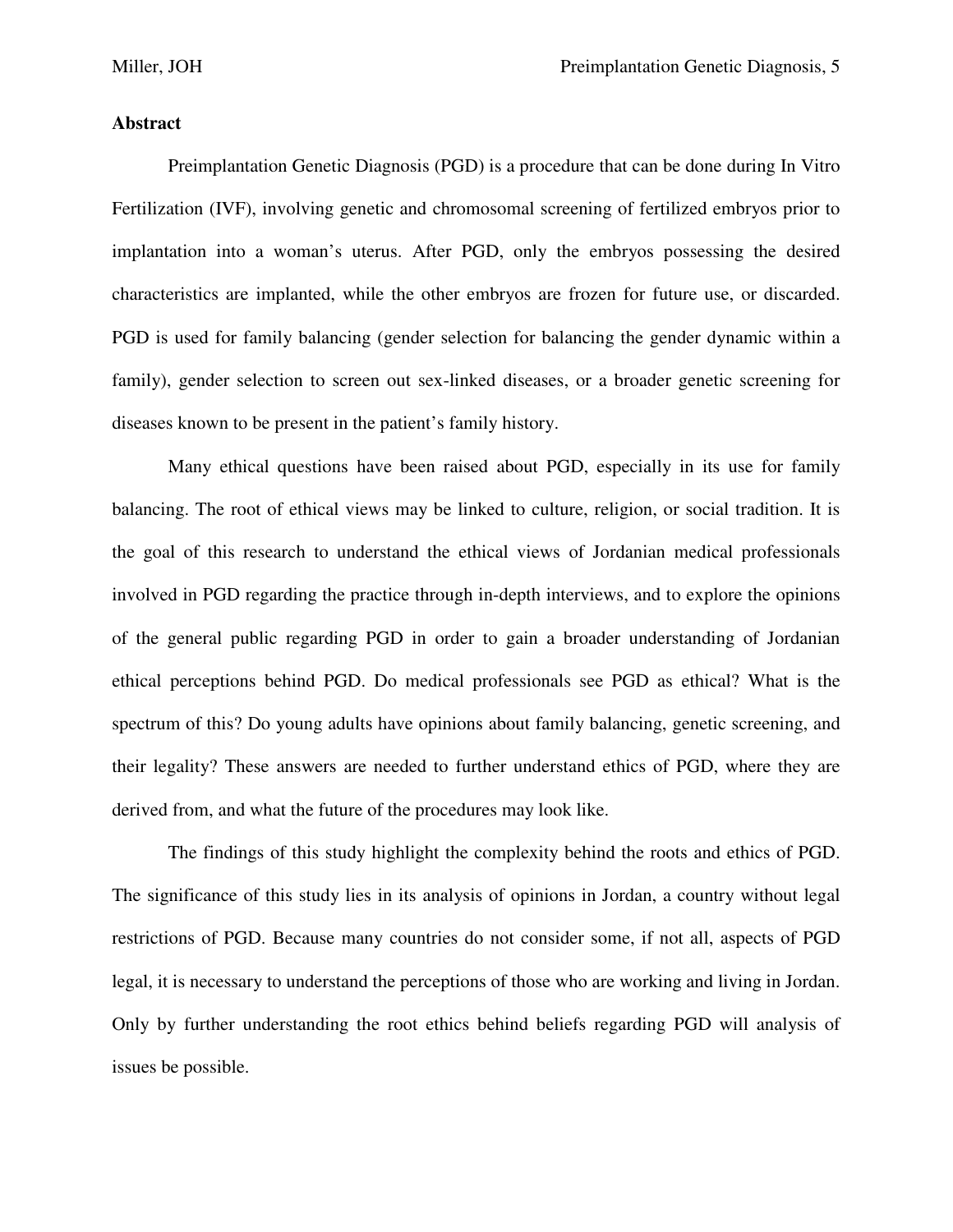## **Introduction**

 Preimplantation Genetic Diagnosis (PGD) is a process by which embryos fertilized using In Vitro Fertilization (IVF) can undergo genetic screening prior to implantation in the patient's uterus (Human Fertilisation & Embryology Authority, 2013). The genetic screening reveals the fertilized embryo's gender, as well as any genetic make-up, allowing mutations that cause genetic diseases to be noted. Screening for genetic diseases enables families to decrease the likelihood that their child will carry on the genetic disease. Some of these genetic diseases correlate to specific genders, which is one basis for gender selection. The other reason that gender selection is employed is for gender balancing in families. Family balancing is the practice of actively implanting only embryos of one sex, in order to balance out the family gender dynamic. Generally, it is only used if a family already has several children of one gender, and therefore wants the opposite gender (Human Fertilisation & Embryology Authority, 2013).

 These procedures are a part of Assistive Reproductive Technology (ART), and are offered in some Jordanian In Vitro Fertilization (IVF) clinics. According to a lecture that the Jordan: Health and Community Development program attended at The Specialty Hospital of Amman, PGD services are a part of the medical tourism industry, in which Jordan partakes (Dr. Fawzi Hammouri, personal communication, Fall, 2013). Some countries do not allow PGD to be used at all, or have limitations for what circumstances allow it to be offered. Jordan, however, does not have restrictions or any regulations for PGD use, and due to its relatively inexpensive prices, and ease of access and navigation, Jordan has become a destination for patients seeking PGD from the region, and the world (Dr. Fawzi Hammouri, personal communication, Fall, 2013).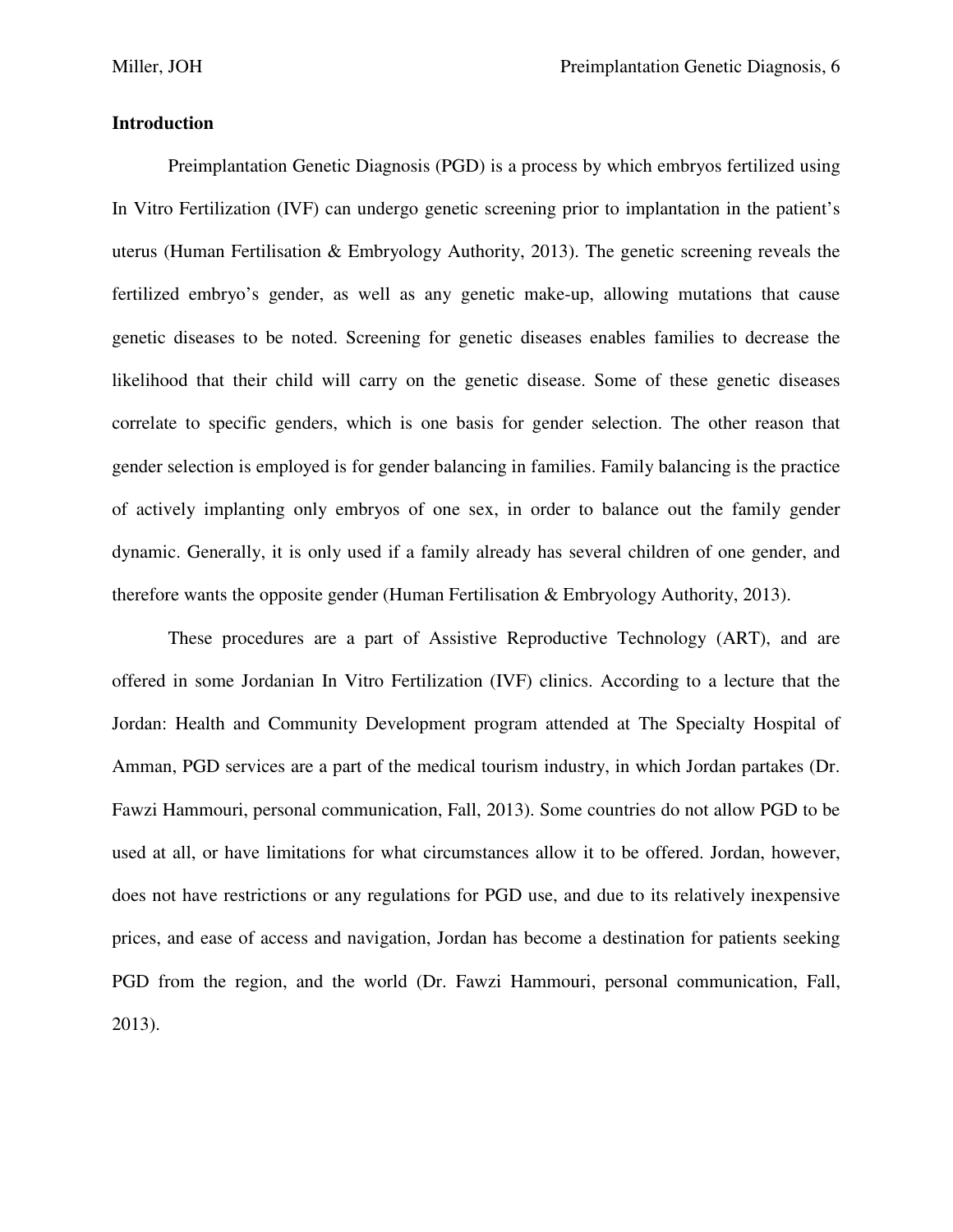The legal freedom that Jordan offers in terms of PGD is somewhat unexpected due to its conservative and religious social and cultural structure. The source of this freedom is curious, and worth further study. The legal code in Jordan is based on a strict religious code, which does not seems to support interfering with natural selection of gender. So, why has PGD remained legal?

 Once research on PGD is initiated, the complexity of the ethics behind it may become clear. International attention has been raised regarding this issue; medical, legal, and religious communities have addressed it (Vatanoglu and Elif, 2012). Consensus between these groups about PGD provision has not been reached, which further peaks interest and inspires research. Because Jordan does not restrict PGD use, and as it is a growing economic hub where religion continues to affect both the culture and legal system, it acts as an ideal place to study the ethics behind PGD.

 Emine Lutz (2012) addresses the legal issues of genetic screening. With current legal regulation, individuals are often allowed to assess the morality of PGD for themselves, in regards to their beliefs and values. New developments continue to occur, and with each new process, scientists and doctors must decide what should be available to the public. Some countries, such as Germany, have banned embryo testing altogether, while some (e.g. Britain, Spain) have limited it to certain circumstances. Legal issues are a direct effect of ethical issues, and a nonunanimous opinion on them should be cause for concern. Lutz presents his ideas from an objective position, stating each argument and consequence without providing personal viewpoints (Lutz, 2012).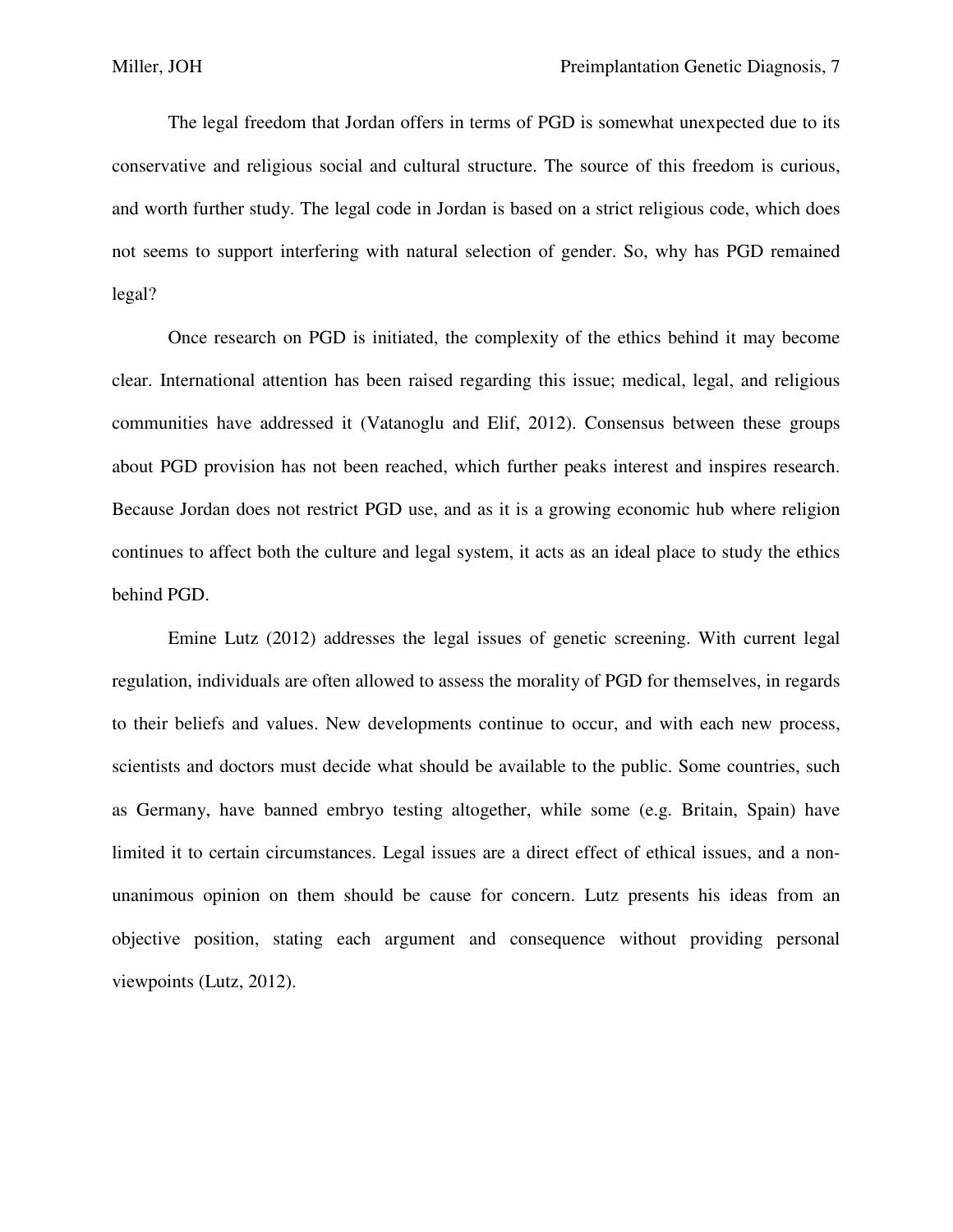Bioethics is a constantly developing field, which correlates to the expansion of medical technology and available medical procedures. Its interloping connection with medicine makes it a relevant topic to Jordan: Health and Community Development. Health study is not just about the physical and mental well being of a society; it involves the cultural background, system infrastructure, and medical developments. Gender selection and genetic screening relate to all of this, and is an integral part of reproductive health that is rapidly developing not only in Jordan, but also on an international scale.

 Heidi Malm (2012) presents one bioethical point of view in her analysis of moral duty in PGD. Malm cannot understand how choosing the advantaged embryo through PGD is morally acceptable, as it ignores the other fertilized embryos. She outlines her opponents' arguments, (such that PGD medically benefits society, eliminates suffering, etc). After each point, she counters with her own views, which involve right to life and financial burdens. Malm fights the notion that genetic screening is a moral duty, as it disregards the life of some fertilized embryos in an attempt to have a more perfect child (Malm, 2012).

 The ethical consideration of PGD is a very broad topic. In order to make this research feasible with a three-week timeline, focus is narrowed to the ethical perceptions of PGD, as seen by medical professionals involved in PGD. This population has both the exposure and experience in dealing with the ethical considerations of gender selection and genetic screening that makes them a viable interviewee group. As medical professionals, some of the topic sensitivity is lessened, and conversation made more open.

 For the survey component of this research project, the target population switched from patients in IVF clinics to young adults aged 20-30. Permission to survey patients was not granted, and so an alternative survey population generated. This new survey measures the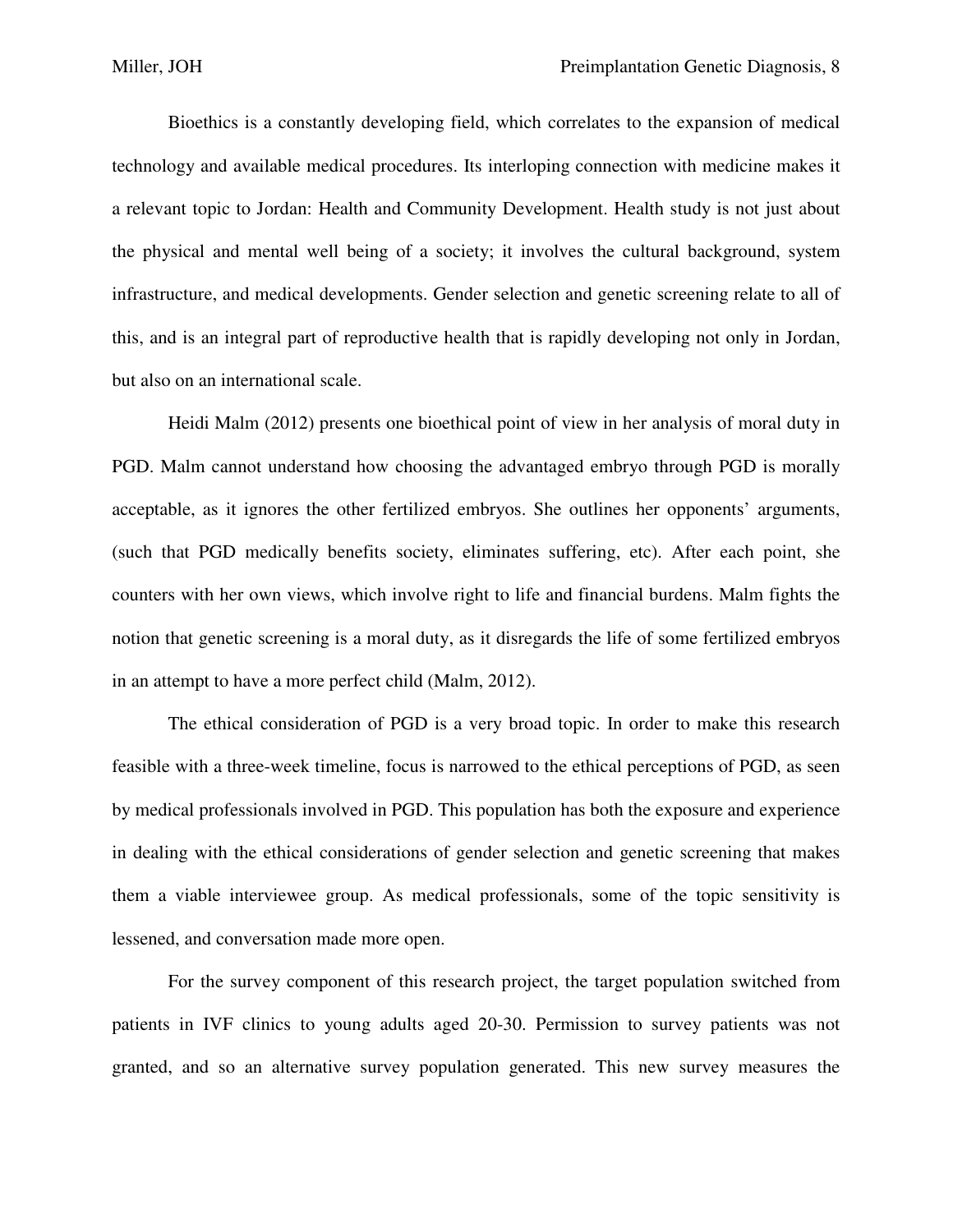opinions of young adults regarding the ethics of gender selection, genetic screening, and legal regulation of the two procedures. These opinions are important to collect, as it is this population who will be deciding on policy and limits for the development of PGD in the next few decades.

 In the design of this research project, there is a main assumption that the medical professionals who are involved in PGD will have a perspective on the ethics behind Preimplantation Genetic Diagnosis. It is hypothesized that the medical professionals who offer PGD services will find it ethical for gender selection and genetic screening, under specific circumstances. There will be a perceived limit to when PGD should and should not be used. Additionally, it is hypothesized that the population surveyed will have varying opinions regarding the ethics of gender selection, genetic screening, and regulating these procedures, based on their gender.

 The control variable for interviewees is that all participants are medical doctors who offer PGD services. The control in the survey group is that all are young adults aged 20-30. The independent variable measured in the interviews is the presence of perspective on the ethics behind PGD. The dependent variable measured in the interviews is the ethical perception of PGD, and any perceived limits to the service. The variables measured in the patient survey are gender, religion, nationality, educational attainment, marital status, and the opinions on whether gender selection, genetic screening, and regulating these procedures are ethical.

 The ethical considerations regarding Preimplantation Genetic Diagnosis (PGD) involve finding a line when Assistive Reproductive Technology (ART) should be permissible, and when it should not be. Published papers from the past two decades discuss this issue, suggesting a variety of purposes that the procedure should serve. This research paper is based on the general theory that ART is permissible for some, but not all cases. Additionally, this research explores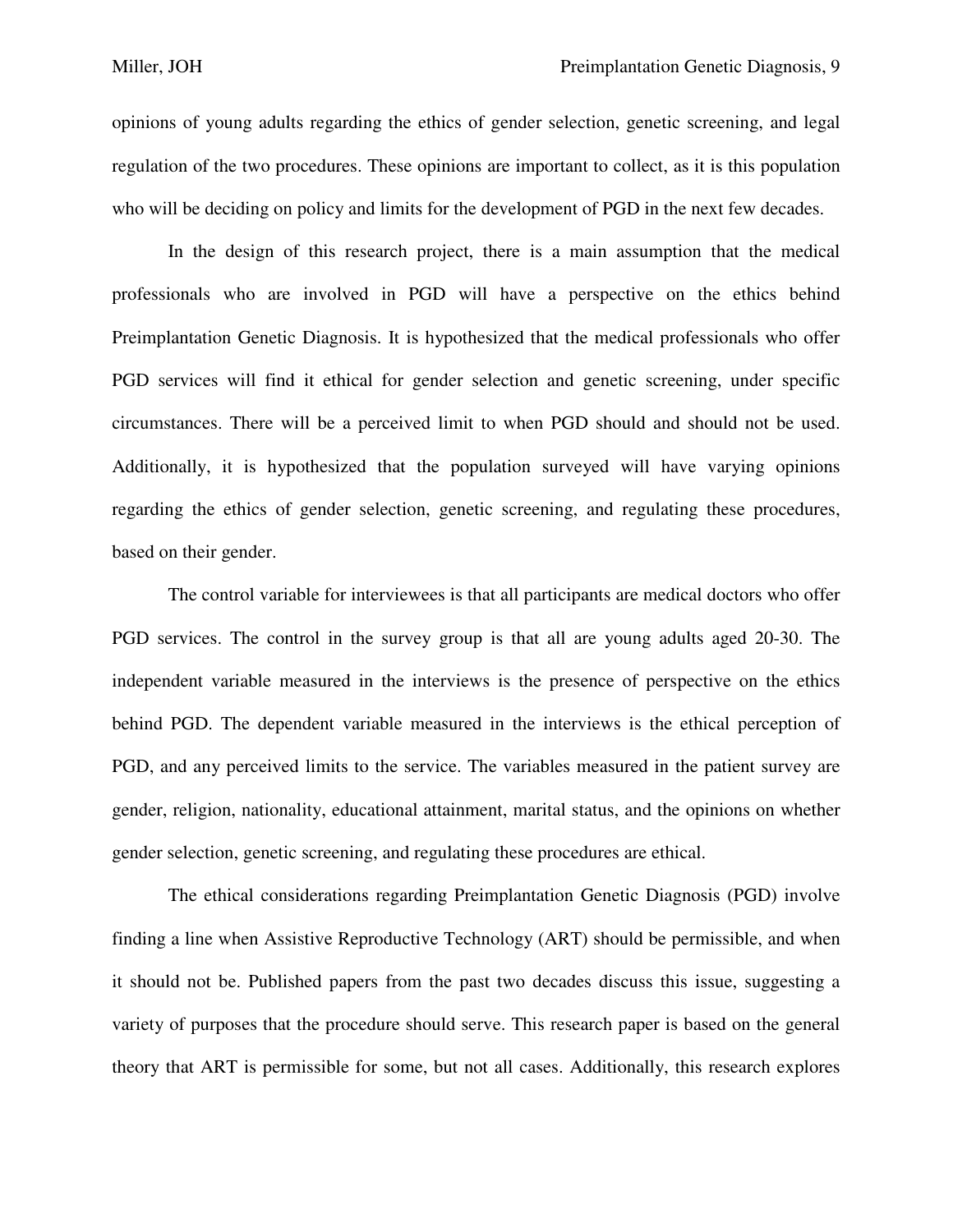the various bases for moral theory behind limiting and allowing gender selection and genetic screening.

#### **Literature Review**

As a medical procedure, Preimplantation Genetic Diagnosis (PGD), and its regulation and legality, can be viewed in the context of bioethics. Gender selection and embryonic genetic screening may be argued as ethical or not, or conditionally so, as derived from a number of angles. Religious reasoning underlies some arguments, but others are based on alternative moral systems. Michael Moreland authors an article on the moral reasoning in bioethics, and claims that bioethics today has developed from both moral philosophy and moral theology (Moreland, 2009). Whether base ideologies are philosophical or theological, there may be stark differences within or between each branch. As an example, Moreland cites both Immanuel Kant and John Stuart Mill's philosophies on morality: utilitarian and deontological ideals. Analyzing the ethical arguments of PGD in context of Kant and Mill will demonstrate how complicated the moral debate has become.

 John Stuart Mill's moral theory is utilitarianism. Essentially, this doctrine involves deeming an action morally acceptable based on its happiness effect. This is explained in Mill's work *Utilitarianism*: ""...actions are in the right in proportion as they tend to promote happiness; wrong as they tend to produce the reverse of happiness...'[II 2;cf.II]" (Brink, 2008). This is merely a fragment of Mill's larger theory, and he goes on to provide thorough explanations and spectrums of morality. For example, 'higher pleasures' are explained through the idea of hedonism, where the mental state of pleasure is the only thing that has true meaning. External, or extrinsic, pleasure (including that which is caused by action or activity) can only be measured in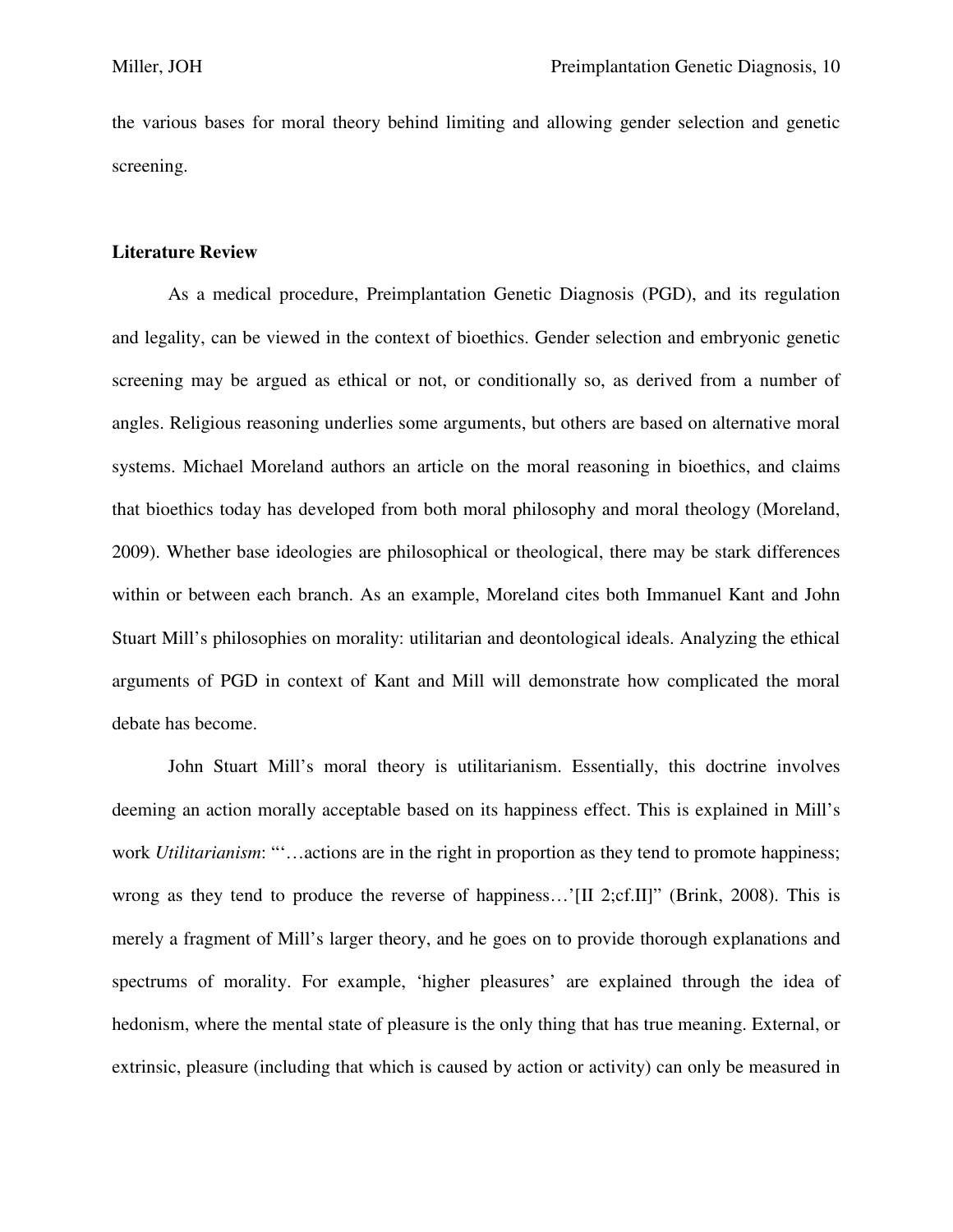moral value by to what extent it causes mental pleasure, or intrinsic value. Therefore, the intrinsic can be affected by the extrinsic, but no matter the motivating factor, its moral value is dependent on how much happiness it may cause. This happiness is not just personal – 'greatest happiness' depends on the number of people feeling a large quantity of pleasure (Brink, 2008).

 Immanuel Kant's moral theory is based on duty. Right and wrong, for Kant, depends not on the effect, but on the motivation (Gaskill, 2008). As seen by Kant, moral duty is a universal concept, where actions are measured by whether they can be expected from the general populous, as well as if they "respect the goals of human beings," and not used purely for personal purpose. This means that an action may be deemed morally acceptable if the motivation is just, regardless of whether the result causes pleasure. Kant believes that motivation derives from a source that has universal prevalence. Actions can only be considered right if the doer can expect the same action from anyone put in their situation (Gaskill, 2008).

 Simplified, Mill measures morals based on outcome, while Kant does so on motivation. Although these two ideas do not immediately appear to compliment each other, a closer analysis must be made. According to the ideas presented Michael Moreland, there is no universal reasoning. However, this does not mean that different philosophical and theological traditions do not "share some notions that may be of help in resolving moral disputes (Moreland, 2009)." So, as seen by the researcher, when deciding if gender selection is acceptable, an individual may use the Kantian view: motivation for selecting (for example) a male embryo is a decision that may be expected from any parent, within a particular circumstance. Choosing to have a boy may be viewed as a moral duty, in order to create the opportunity for greater happiness. This greater happiness, though, is also a utilitarian goal, and thus can also be supported by Mill's moral theory.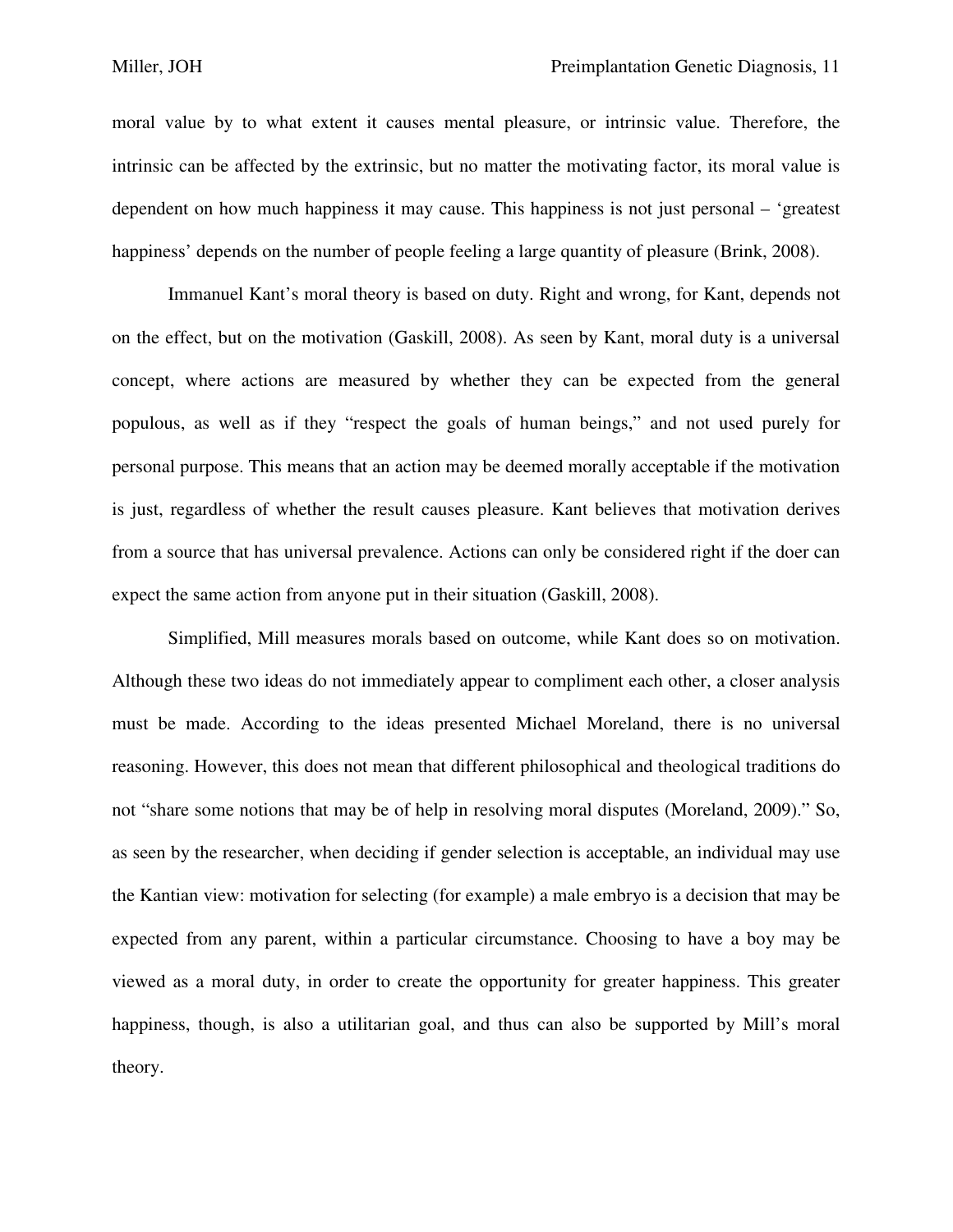The opposite result of reconciling Mill and Kant can occur. Selecting a male embryo for selfish reasons (e.g. personal desire to have an additional male figure in the family) may not be viewed as a duty expected from the universal population. Additionally, it may not create the greatest happiness possible, as it disregards the potential happiness of any other fertilized embryos. It also disregards a potential societal need for more women, should male selection outnumber female selection. So, in this context, gender selection satisfies neither Kant nor Mill's theory of morality. This demonstrates that the two differing moral theories may be merged to support more than one perception of gender selection. Consequently, the legal and ethical debates of PGD become subjective and circular.

 Thomas Csordas' article "Morality as a Cultural System?" (2013) may be utilized to view PGD under a cultural scope, and in doing so, contrast the analysis that uses Moreland's theory. Csordas cites several different works in order to present morality in an anthropological framework. He presents Didier Fassin's idea that morality "should be treated as a social domain just as are religion, politics, or medicine," and is thus a cultural phenomenon. Another approach addressed by Csordas comes from Arthur Kleinman and Steven Parish, which states, "morality is a form of consciousness, the seat of which is the self embedded in the context of a collective moral sensibility" (Csordas, 524). According to the researcher, 'collective moral sensibility' may be derived from societal aspects such as religion, legal framework, and cultural history. These three facets of a society will not generally match up to another society, let alone the global society. If this is the case, then how can an agreement on the ethics of something like PGD be established? Without agreement, it becomes nearly impossible for a universal regulation of the procedure to occur. This particular issue attracts much attention from the international medical community, and has been addressed by a variety of angles, as presented by this literature review.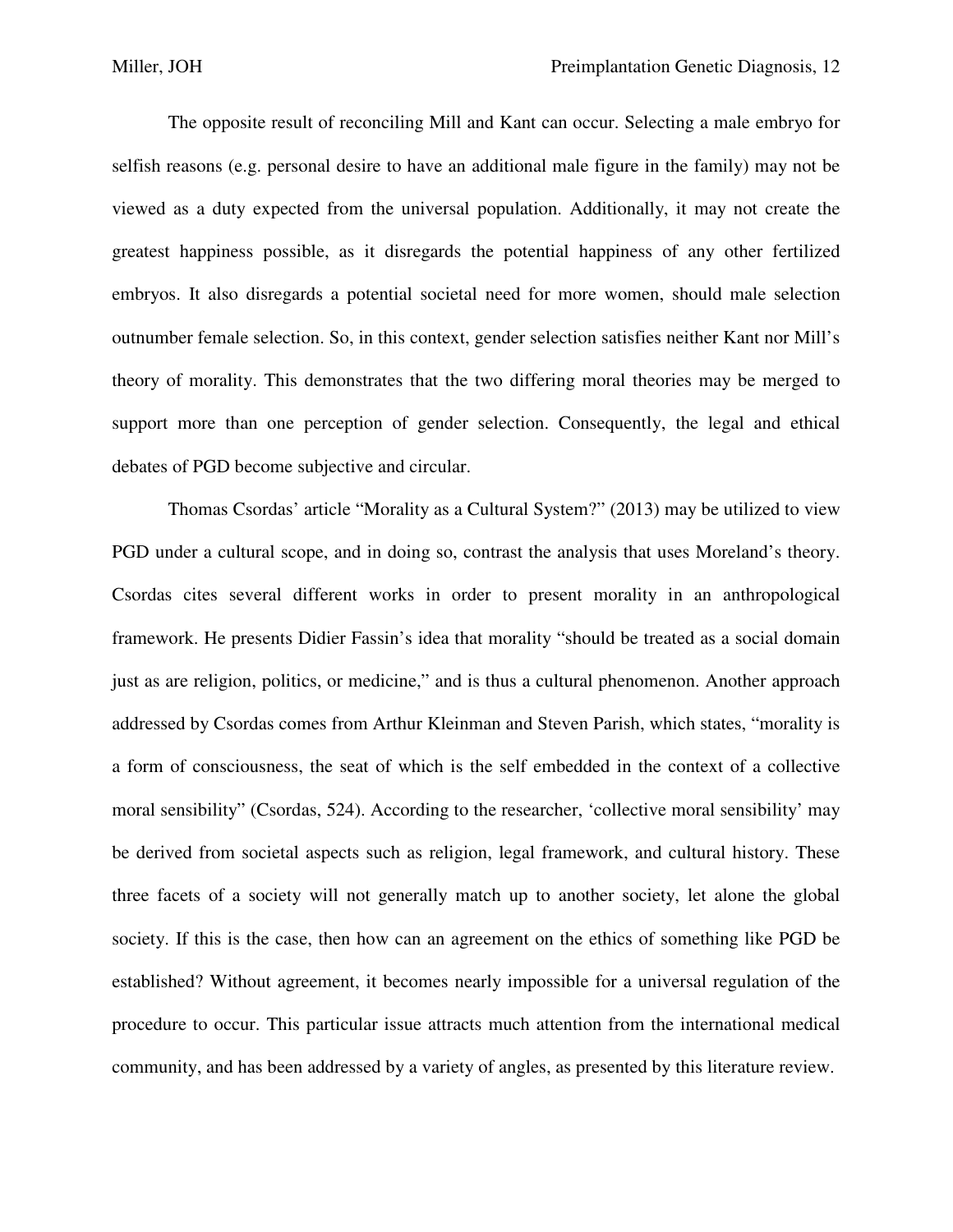Isaac Rabino (2003) discusses some concerns of Preimplantation Genetic Diagnosis, within the scope of the opinions presented by professionals involved in the Human Genome Project (HGP). The HGP acknowledged early in its development that psychosocial, ethical, and legal issues would arise with the expansion of PGD and other genetic screening. These issues do not solely apply to those involved in PGD, but to society as a whole. Professionals from medical, religious, and political backgrounds will need to continually address the issues, lest it remain unregulated. Without regulation, moral and ethical implications of genetic manipulation will begin to affect power structures. Rabino's study specifically addresses what the limits to genetic screening should be: which genes should be screened for, and which should not be. His results are varied, demonstrating that the professionals involved in the HGP do not share the same opinions regarding limits to their work. The differences that exist split at the line of life improvement being at the absence of disease, versus the enhancement of genetic make-up. Basically, physical attributes that relate to disability and physical attributes that relate to attraction becomes the chasm in genetic screening. However, even within the attributes that cause disability, there is debate as to what should count as a disability (Rabino, 2003).

 As understood by the researcher, Rabino's results can be brought back to Kant and Mill. Genetic screening for diseases may be viewed as human duty, as it may improve the future child's quality of life. Additionally, elimination of genetic disabilities will decrease societal burden, as care for the individuals will no longer be a relevant issue. The elimination of disability also eliminates a large amount of pain, which ties into the Utilitarian doctrine. Countering this, however, is the notion that not everyone can be expected to make the decision that genetic screening is his or her moral duty. Perhaps a 'right to life' opinion overrides the desire to ensure a disability-free child. The argument for preventing disease and disability can be considered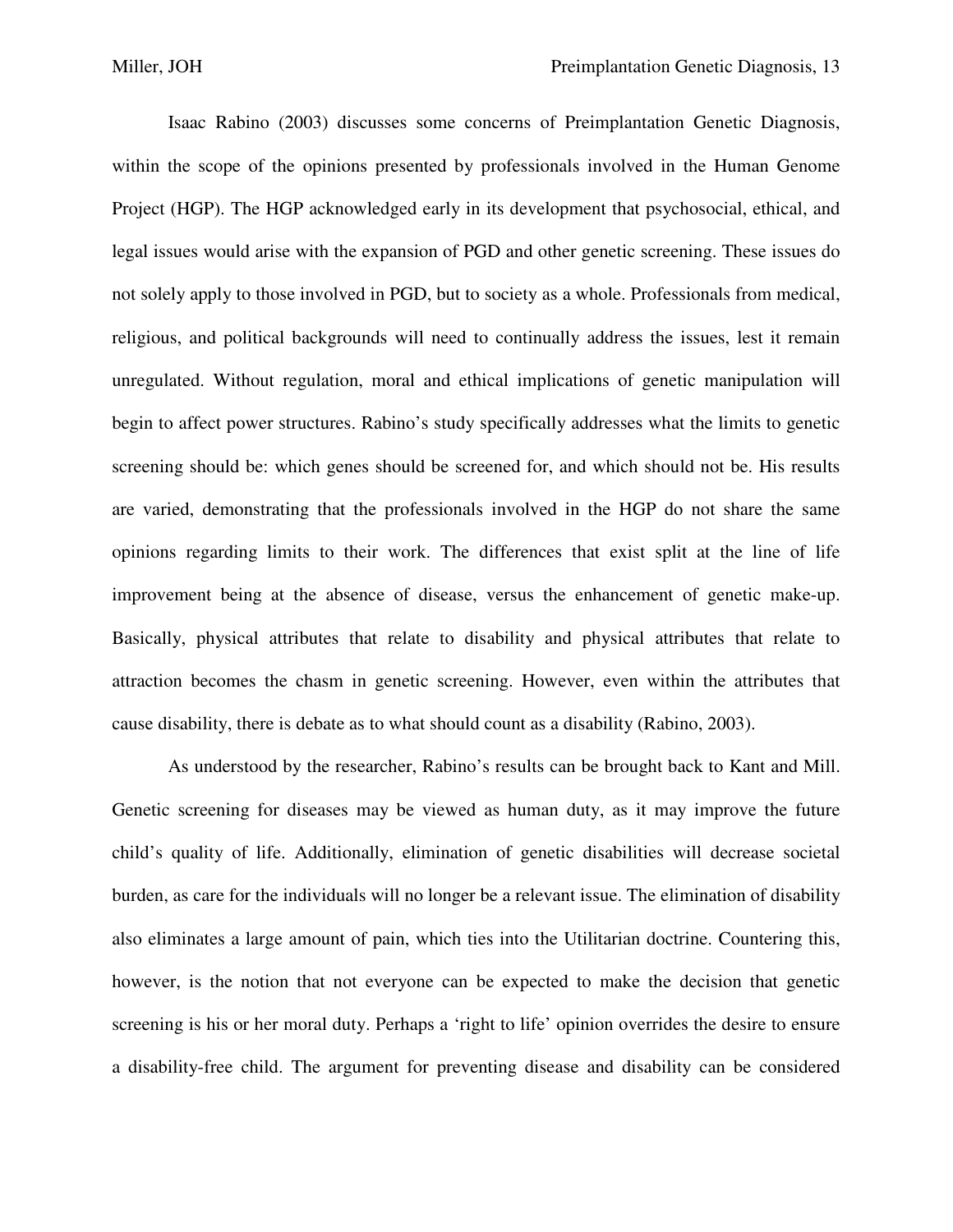selfish, and not in the best interest of societal happiness. Therefore, society may benefit from the presence of disability and disease: it creates a job market, as well as inspires empathy (to address the issue from both a practical and emotional front).

 Peter Braude and Frances Flinter (2007) further discuss the possible uses of Preimplantation Genetic Diagnosis (PGD). The procedure was first developed in order to try to decrease the prevalence of passing on genetic mutations that cause disease and disability. The initial condition being screened for was mental retardation. As the science and technology behind PGD has developed, the success rate has increased, but it remains inconsistent. Success may vary depending on the gene being screened for, as well as the number of embryos harvested for screening. Besides success rates, another obstacle towards the success of PGD is the cost. Public funding for research is minimal, and financial support of aid-dependent patients is either minimal or nonexistent, depending on the society. Because of these challenges, Braude and Flinter imply that use of PGD should be more closely monitored, especially since the technology is on the brink of taking off. They maintain that any testing done needs to be medically justified (Braude and Flinter, 2007).

 In agreement with Braude and Flinter, Wolfram Henn (2000) notes that genetic screening must only be used for cases in which the conditions are deemed incurable. Henn fears the development of perceptions that would support the employment of PGD for reasons other than medically benefitting the future child. Concern that the whole process will be adopted by consumerist attitudes drives Henn to encourage regulation of genetic screening. Henn believes that the World Health Organization should create guidelines regarding the ethical acceptability of human genetic testing. With a broad universal ruling, limits to what may be done with genetic screening will be in place throughout the world. Henn believes that, if left unchecked, genetic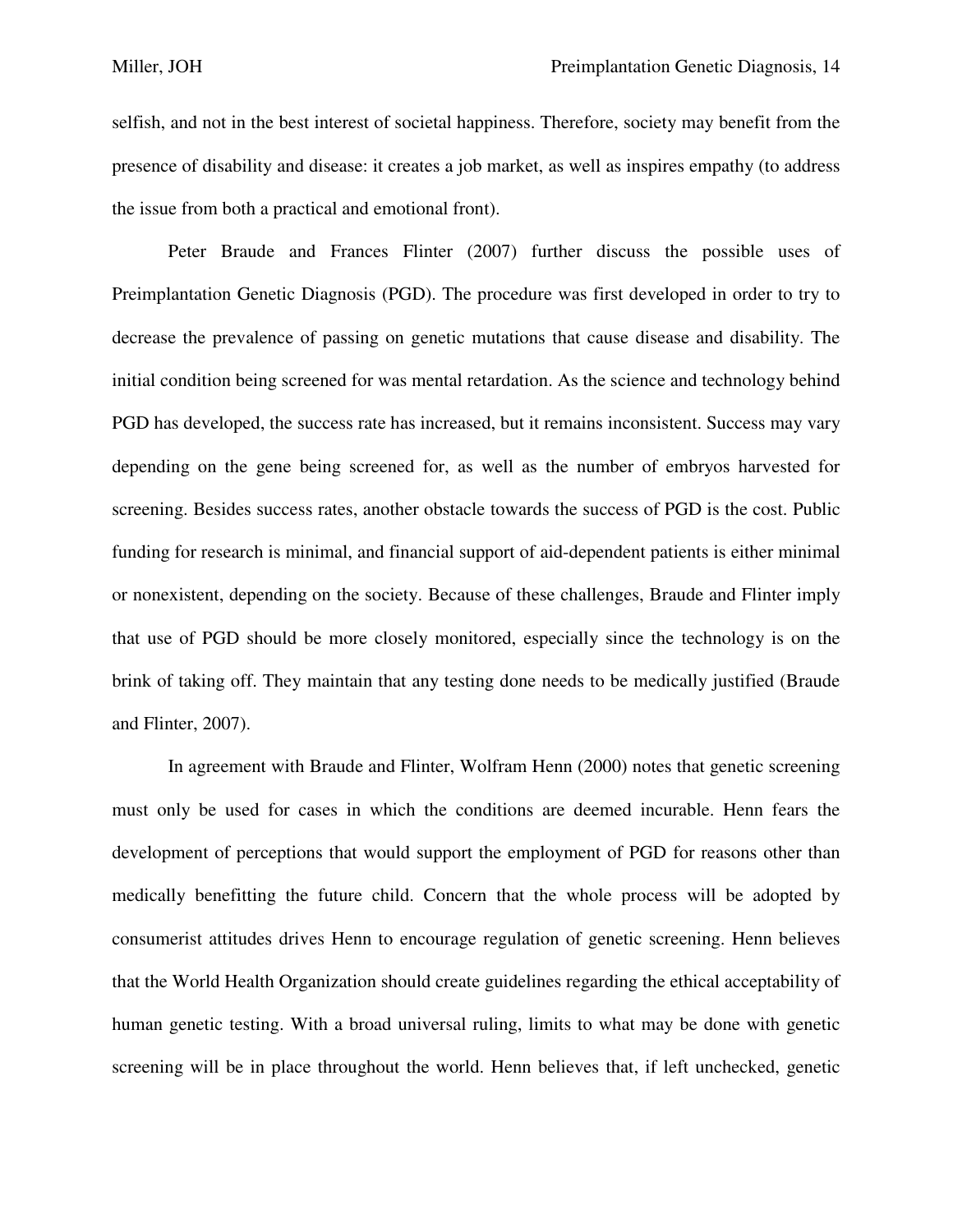screening will expand out of control, and will be subject to too many differing moral guides (Henn, 2000).

 As is evident, there are a number of opinions regarding PGD, and its ethical implications. Because there are so many different fundamental beliefs, the arguments for and against gender selection, genetic screening, and the regulation of each extend in many directions. With all of the differing approaches to address the issue, identifying one root for the ethics behind PGD procedures does not seem likely. As with the ethics of any matter, reasoning varies with culture, religion, societal tradition, as well as all other demographic elements. While attempting to identify the base of this thinking may help the theoretical understanding of issues, it does not seem to aid in finding consensus for policy purposes.

 Prior to this research project, there had been no evident studies done in Jordan that involve perceptions on PGD and the ethics behind it. Only by further research will the issue be better understood, and understanding is a prerequisite to developments in policies to regulate PGD.

## **Methodology**

#### *Design*

The purpose of this study is to measure the ethical perspectives regarding Preimplantation Genetic Diagnosis (PGD), as seen by Jordanian medical professionals who offer PGD services. Additionally, the public opinion of young adults, aged 20-30, was sought in order to further understand the Jordanian opinion on the ethics of PGD.

 This research was of mixed method. Both qualitative (interviews) and quantitative (surveys) data was collected. The sample was obtained using convenience and purposive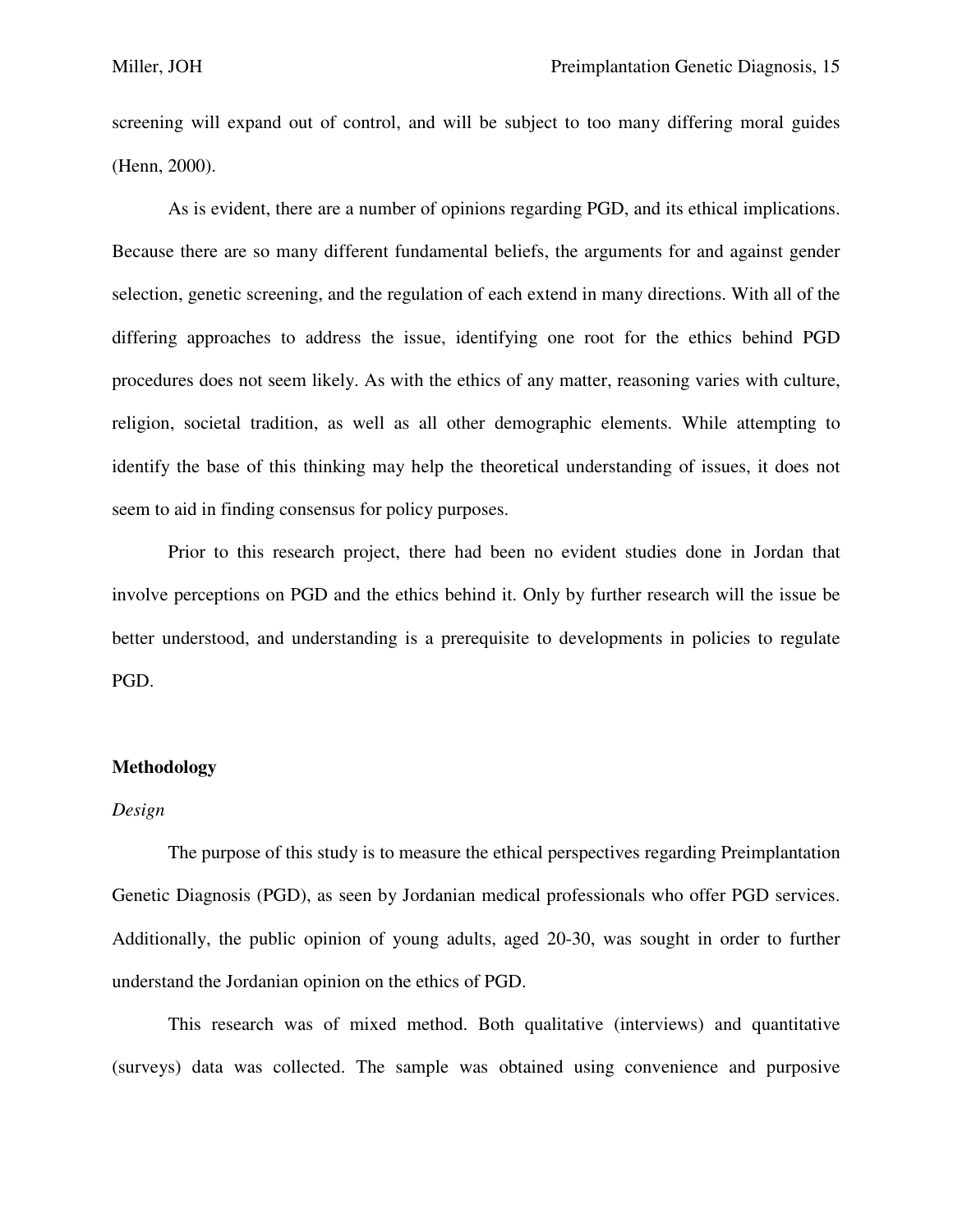methods, with 5 medical doctors as interviewees, and 50 survey participants. Convenience and purposive sampling was used in order to access the particular medical professionals and the target population of interest. The interview involved broad questions to gauge the ethical opinions regarding PGD, as well as to understand the root of these beliefs. For surveying, the age group 20-30 was chosen, as this is the population who will be voting on and deciding policy of PGD and its developments in the future. Because doctors interviewed all expressed anticipation of the future developments and capabilities of PGD, understanding the perspective of this age group is key in order to gauge how PGD policy may develop with its technology. The survey involved ten questions, six demographic-based, and four about ethical opinions regarding PGD. For the questions that asked if an aspect of PGD was ethical, the possible answers were "yes," "no," or "no opinion."

 Because of the researcher's connections and living situation in Amman, this city served as the setting for all research. Amman is an appropriate choice, as it is the capital of Jordan, and so has a large medical system that includes clinics that offer PGD.

 Interviewing was selected as an appropriate method of gaining medical professionals' perception, as it allows in depth and probing questions to be asked. Surveys were selected as an appropriate tool for accessing the target population's opinions, as it provided adequate but simple quantitative data needed for a more comprehensive analysis of opinions on PGD ethics.

 The population interviewed and surveyed was limited by the purposive decision to only offer them in English. This decision was made due to the short research period and lack of fluency in Arabic. Adding Arabic versions of either would have required more human resources than were easily available. Keeping everything in English, and utilizing the English speaking population helped eliminate a lot of possible misunderstanding. However, most medical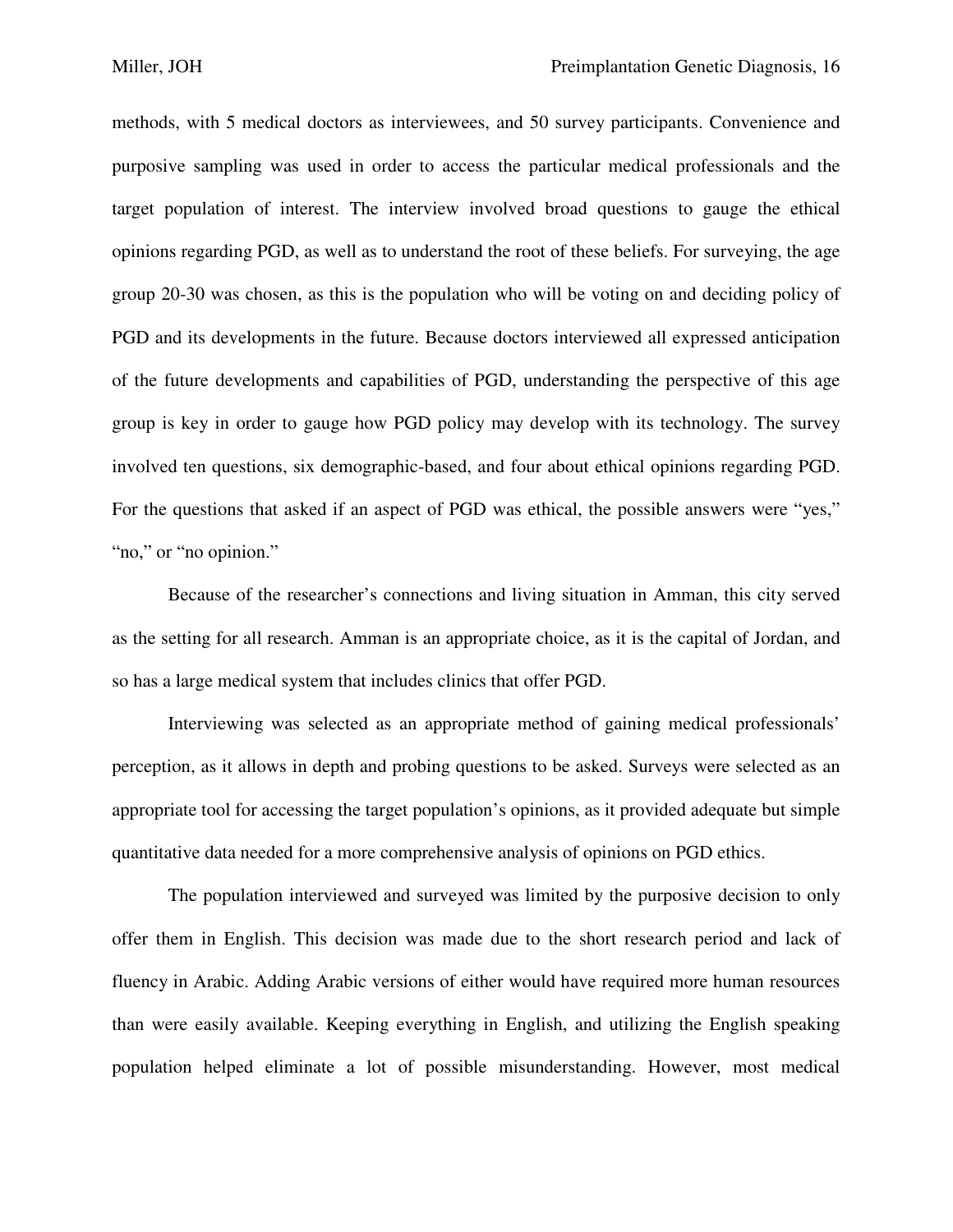professionals working in Jordan are fluent in English, so the interviews were not really limited by the language barrier. Recognizing the limitations that language implements on this research, as well as that of abbreviated research time, suggests research integrity.

 Overall, researching the ethics behind Preimplantation Genetic Diagnosis (PGD) in Jordan created challenges, demanded patience, and offered valuable insight into the subject. Having to establish contacts and find willing interviewees meant practicing multi-lingual communications, as well as overcoming any social inhibitions. Sitting in the waiting rooms of IVF clinics provided time to observe and reflect. Introducing the research to doctors required eloquence and persistence – not all were welcoming and willing to participate. Surveying became even more of a problem, as clinics were not willing to allow their patients to be surveyed. Because of this, the original aim for the survey population switched to a larger, more general group: 20-30 year olds.

 This research project, however brief, was an important experience, as it demanded strict adherence to the research process, and demonstrated how research, no matter how pre-calculated, must sometimes be altered at a moment's notice.

#### *Data Collection*

1. A general list of Amman's IVF clinics that offer Preimplantation Genetic Diagnosis (PGD) services was derived through an Internet search. All clinics yielded in this search were emailed about potential participation in the research project. One clinic responded negatively.

 2. Next, all clinics were phoned, in order to gauge interest in participation through a second means of communication. Appointments with two clinics were scheduled, and one clinic requested appointments be made in person. No other clinic receptionists understood English well enough to be of assistance.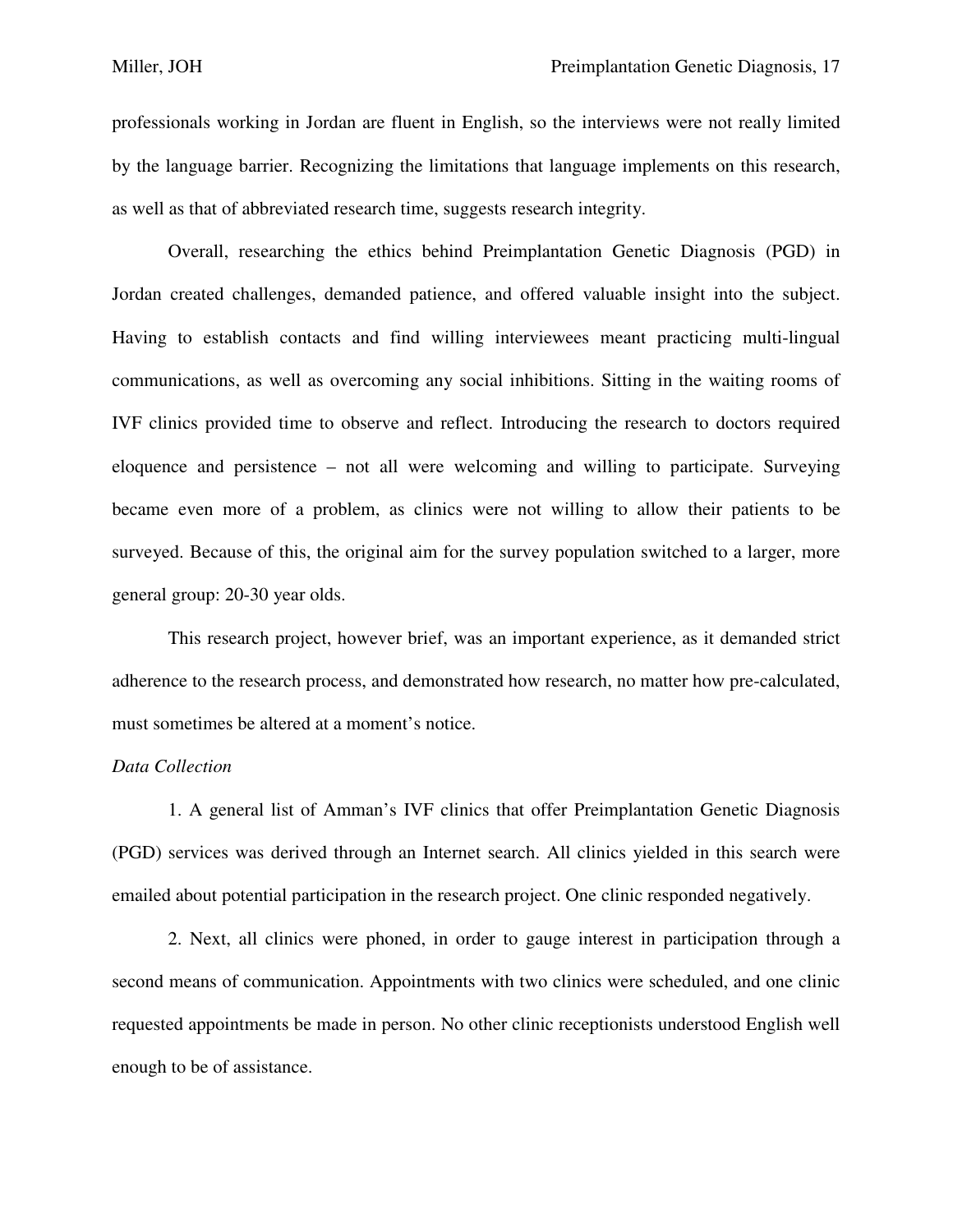3. The appointments scheduled by phone turned out to be for a potential patient. This misunderstanding was cleared at the appointment time, and interviews were conducted. At the clinic that requested appointments to be made in person, the Director ended up refusing an interview, and forbid research to be conducted in his clinic. This will later be expanded on further.

 4. The other clinics were visited without a prior appointment. Upon arrival, the research subject was explained to the receptionist, and a request to see the head doctor was made. This resulted in one more interview. The final two interviews were scheduled through the academic director of the Jordan: Health and Community Development program. Perhaps this demonstrates the importance of personal connections.

 5. After interviews were conducted, the recordings were transcribed, to better enable a thorough analysis of the perceptions regarding the ethics behind PGD.

 6. For the revised survey method, public distribution involved approaching people who appeared to be in the targeted age group, as well as requesting the participation of some classmates and other acquaintances. This method is appropriate due to the convenience and purposive nature of the sampling technique. When approached, subjects were asked if they spoke English, and if the answer was affirmative, an introduction of the research was given. Finally, their voluntary participation was requested. If consented, the subjects would complete the survey, then hand it back.

 7. Following all data collection, analysis commenced. This involved descriptive statistics for the survey, and a general analytical procedure for the interviews. As all interviewee information is anonymous and confidential, the locations of the clinics may not be revealed.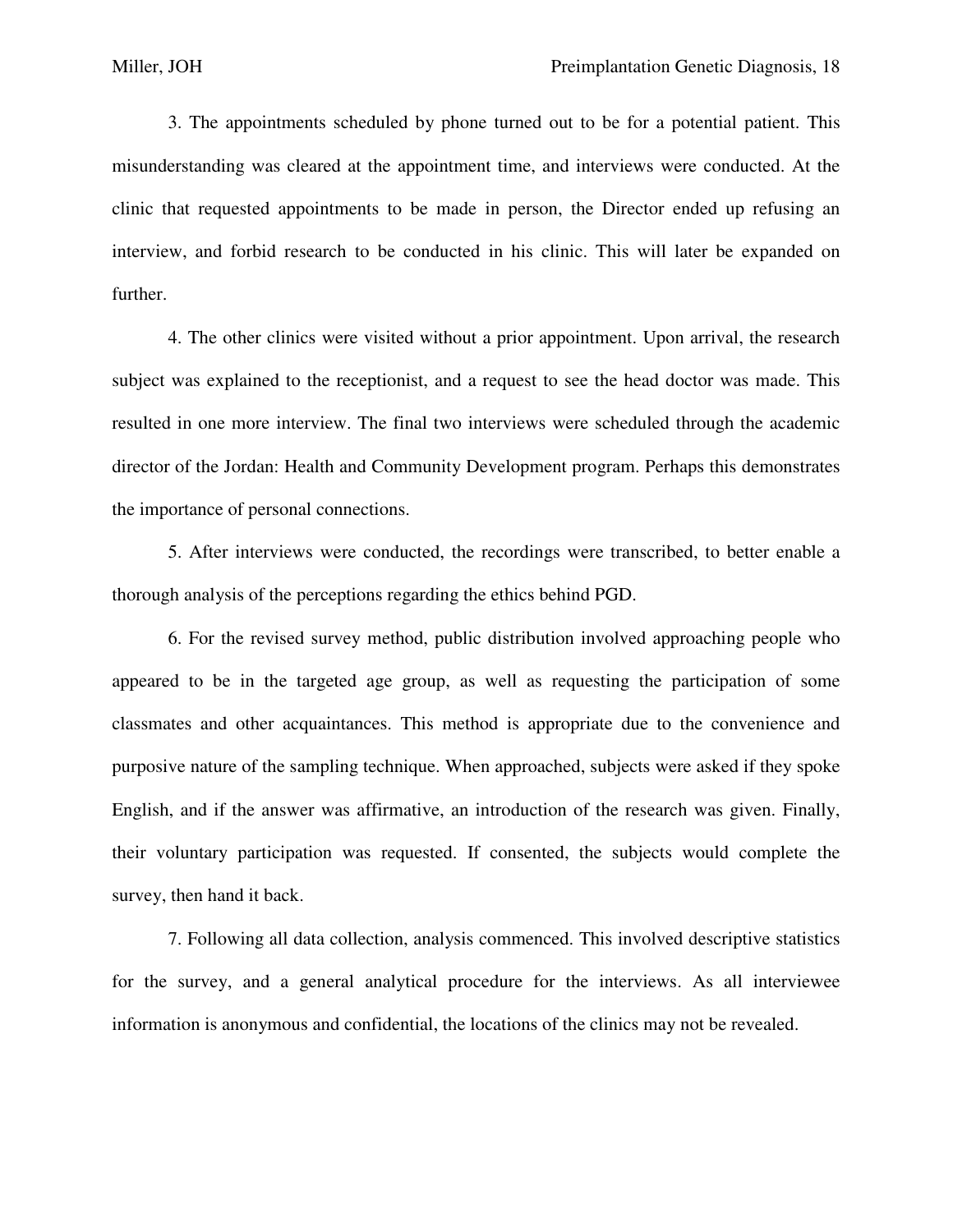The ethical considerations of this study mandated that all interviews had prior written, informed consent. All surveys had general consent given by voluntary participation in filling them out. Additionally, no research was done prior to approval from the Local Review Board, and changes were also approved before implementation. All recordings were deleted after transcriptions, and with that, any identifying data of the participants.

#### *Obstacles*

 Two major obstacles were faced during the research process. The refusal of doctors to sit for an interview was an unanticipated issue, because confidentiality and anonymity were to be maintained. One of the doctors who refused an interview instead offered a long explanation as to why research on ethics behind PGD, and specifically gender selection, in the Middle East is inappropriate. He warned against pursuing it, suggesting that the topic brings up sensitive material that people would be unwilling to discuss with a Western woman. The sensitivity made it a "dangerous" topic, as it brings up culture, religion, and societal norms that a Westerner may not be able to appreciate or comprehend. This direct and strong opinion was, although unhelpful to the official research, important to hear. It indicates that even in a professional setting, some people cannot disassociate emotion from academic material – no matter how important it is to discuss.

 The second major obstacle was in not obtaining clinic approval to survey patients. Instead of detracting from the research, however, this setback in some ways improved the project. After re-evaluating the research progress, and reviewing what was being learned from interviews, it was realized that the future of policy regarding PGD might be just as important as present opinions. All interviewees suggested some type of excitement, but apprehension about the developing PGD technology. There is no denying that science makes more and more possible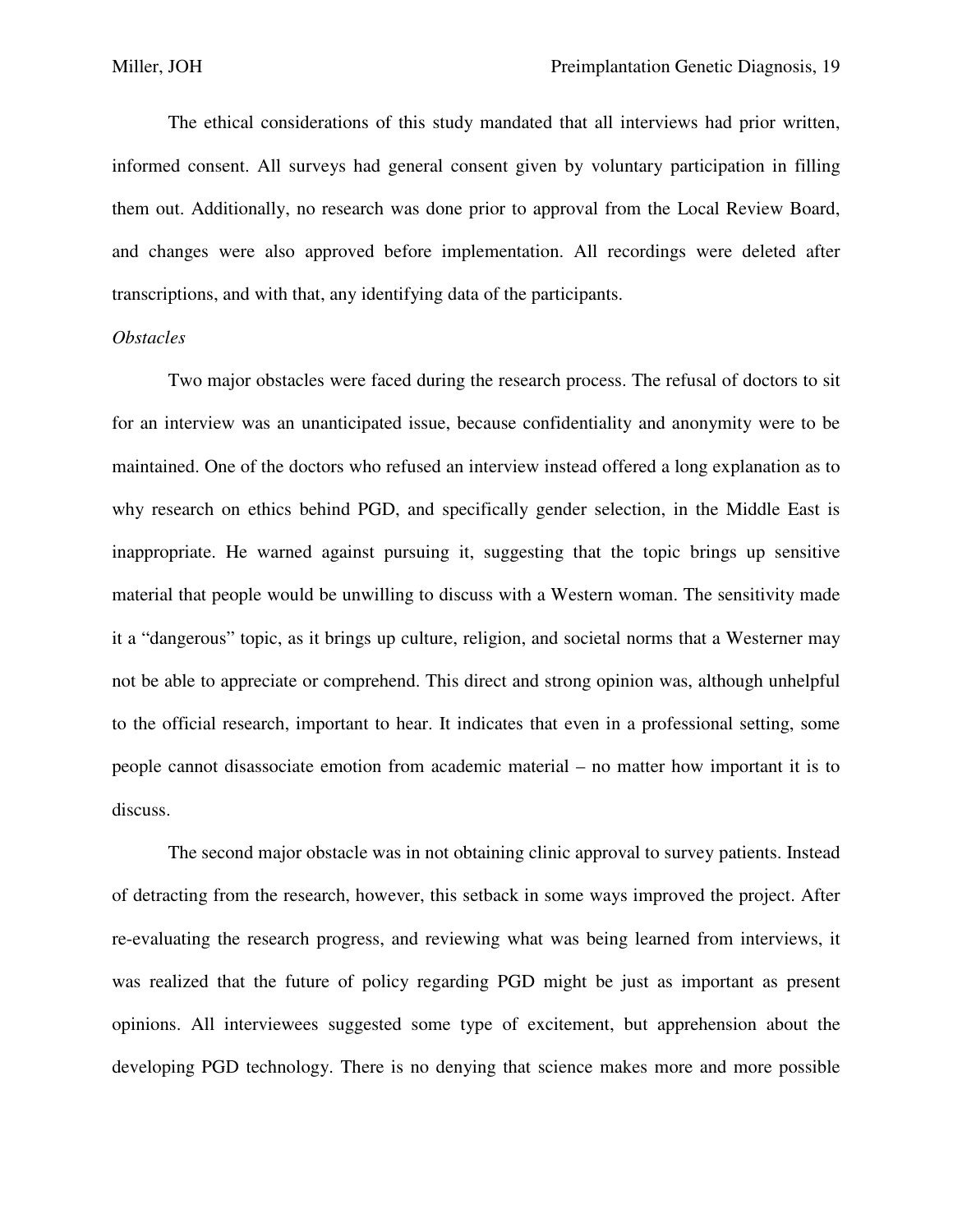everyday. While some of the technology will help screen for more genetic mutations and eliminate more diseases, there may be less medically important advancements that come from advanced reproductive technology development. Policy about when PGD should and should not be used only exists in some countries. As PGD expands its possibilities, policy gains importance and relevance. It is because of this that the opinion of the 20-30 year old population must be studied. This population will be engaged in policy establishment or modification in the next few decades. This population has the potential to shape the future of PGD.

 In general, the obstacles faced did not detract from the research. Valuable information was collected out of both research changes. Although the depth of this research is not impressive, it has established a base for more research to be done in the future.

#### **Findings**

#### *Interviews*

With eight questions about the ethics of Preimplantation Genetic Diagnosis (PGD), the interviews with medical professionals who perform PGD offered a variety of insight into the different perceptions that exist within one small population. The interviews spanned seven definite themes: possible procedures done through PGD; role of doctors in monitoring family balancing; the religious and cultural bases for why family balancing is perceived as ethical; the genetic screening aspect of PGD; the non-universal status of ethics; regulation of PGD procedures; and the need for further research. Each interview provided slightly different takes on these topics.

 Of the aspects of PGD that were mentioned by all interviewees, most important was the breakdown in types of PGD. Patients seek PGD for three main reasons: family balancing (gender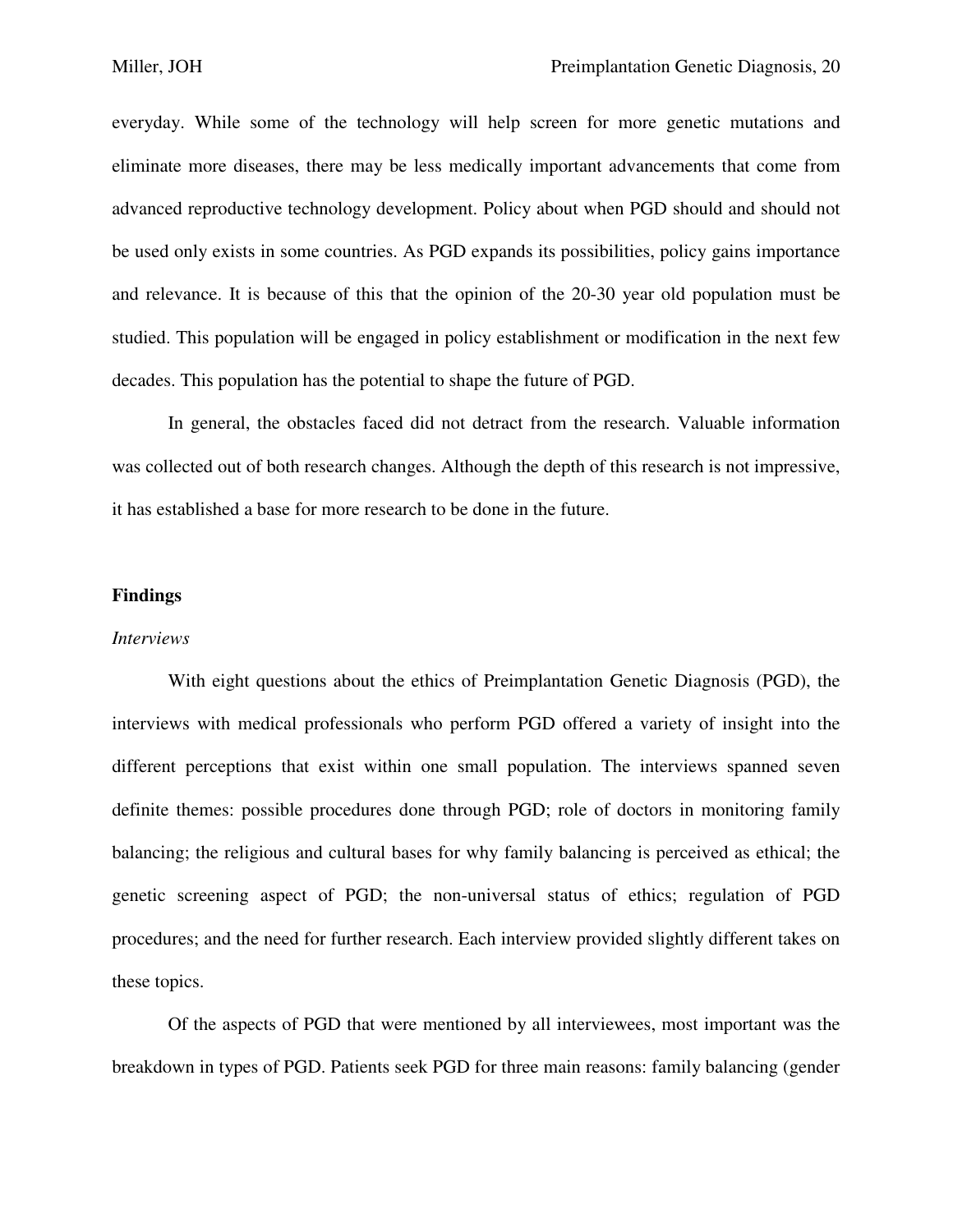selection in order to have a child of a specific gender); a parent is a known carrier of a sex-linked disease (gender selection to avoid the affected gender); or screening for another type of genetic disease. Each doctor clarified that they will strongly discourage family balancing if the family has not yet attempted natural conception. This appears to be a common practice in reproductive clinics. One of the interviewed doctors works for a clinic that takes this practice one step further, and insists that a family have two of the same gender before they use PGD for selection of the opposite gender.

 If it provides clinics with business, why do the doctors self-regulate the procedures they offer? This monitoring of family balancing prevents an uneven population growth between males and females, according to one doctor. A different interviewee briskly dismissed the 'commonlyheld' notion that gender selection will create an imbalance of men and women. Another doctor addressed the issue by suggesting that "you cannot balance something that doesn't exist," and so family balancing must only be used in an already girl or boy-dominant family. Additionally, while Arab patients often seek sons, European patients oftentimes want girls. The researcher notes that this aligns with the heavily patriarchal society in the Arab world. Culture deems men an especially important part of society, holding male esteem higher than female. While some may dispute this fact, arguing that the culture regards women as an essential part of the family, and the most respected within the family dynamic. The researcher suggests that tying respect for women to the family, and men's respect to their place in the larger society is, in essence, still a patriarchal system.

 Despite the common practice of family balancing that occurs in the clinics that the interviewees work in, only one of the doctors interviewed said they would use gender selection in their own families. Most doctors claimed satisfaction with either gender, admitting that they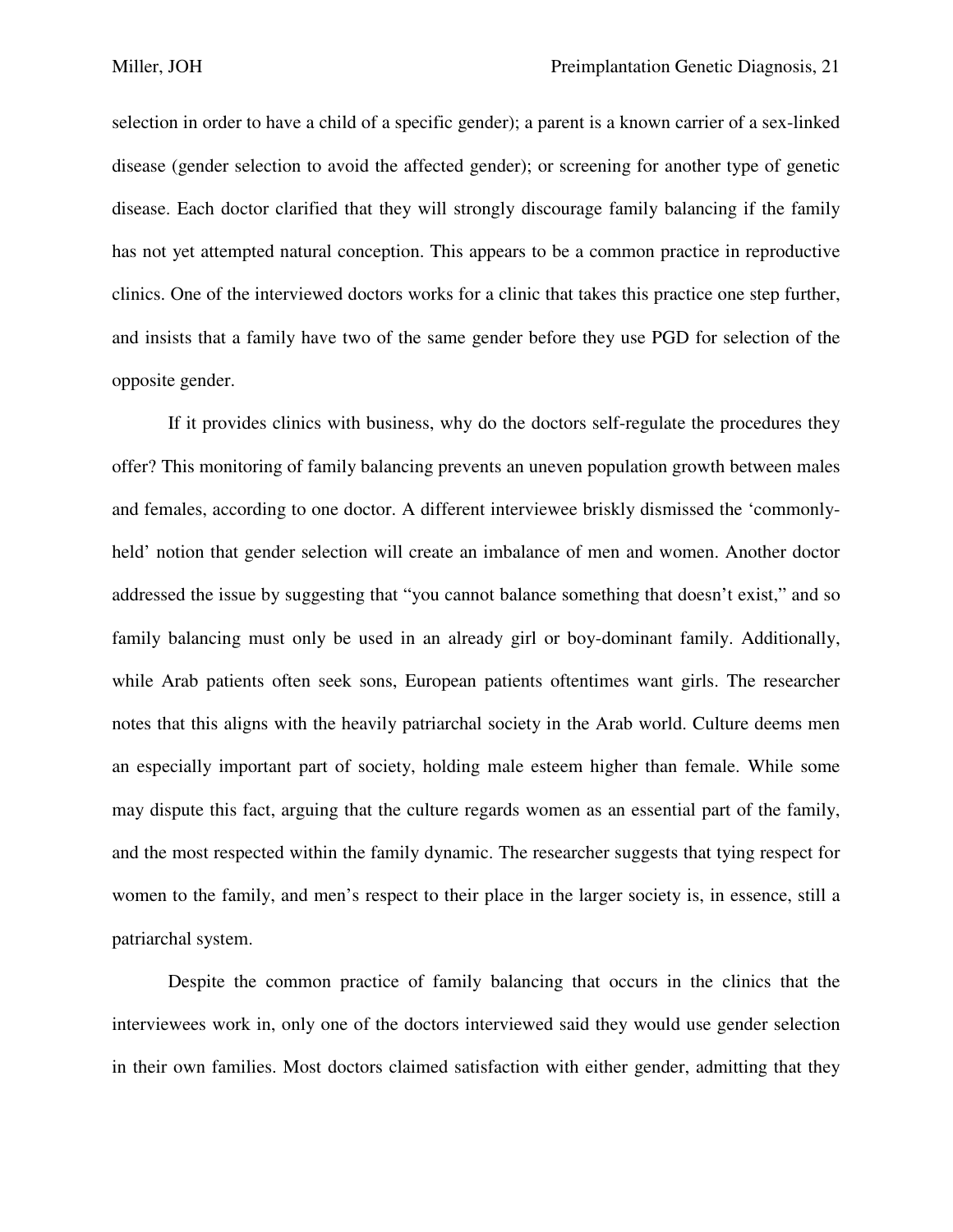do not feel the need to utilize the technology. This was an unexpected contradiction between belief and practice. A female doctor interviewed claimed she values girls just as much as boys, and with audible pride talked about her daughters, insisting she does not need a son. She is so adamant about valuing girls, but is still willing to throw out XX chromosomes so that her patients may have sons instead of daughters. It seems as though she is enabling a practice that will only further society's preference for sons – one that she clearly does not agree with.

 A lack of desire to utilize gender selection in their own families apparently does not mean doctors believe it to be unethical. Several ethical arguments for gender selection were cited, involving religion, culture, and social expectation. One doctor believes that in this region, religion comes before ethics, and that must be accepted. To this, the researcher points out that many people's ethics are based in religion. Additionally, the major religion in this region is Islam, and Islam celebrates the birth of daughters as well as the birth of sons (alahazrat.net, 2013). So, disposing of one gender in the goal of having the other seemingly contradicts the values of Islam.

 Another doctor disassociated ethics with religion, and tied it more to culture. Although selecting sons over daughters does line up with the patriarchal culture in Jordan, religion cannot be dismissed. However, no matter the root cause, social expectation and tradition does appear connected to the ethical standard. Inheritance, family name, and future care for parents were all mentioned as social reasons to employ gender selection. These excuses for offering gender selection for family balancing appear, to the researcher, as attempts to justify a practice that they know is not entirely ethical.

 According to one interviewee, the inheritance law in Jordan leaves all wealth to sons. If a family has only daughters (or no children), the inheritance goes to the father's brothers before the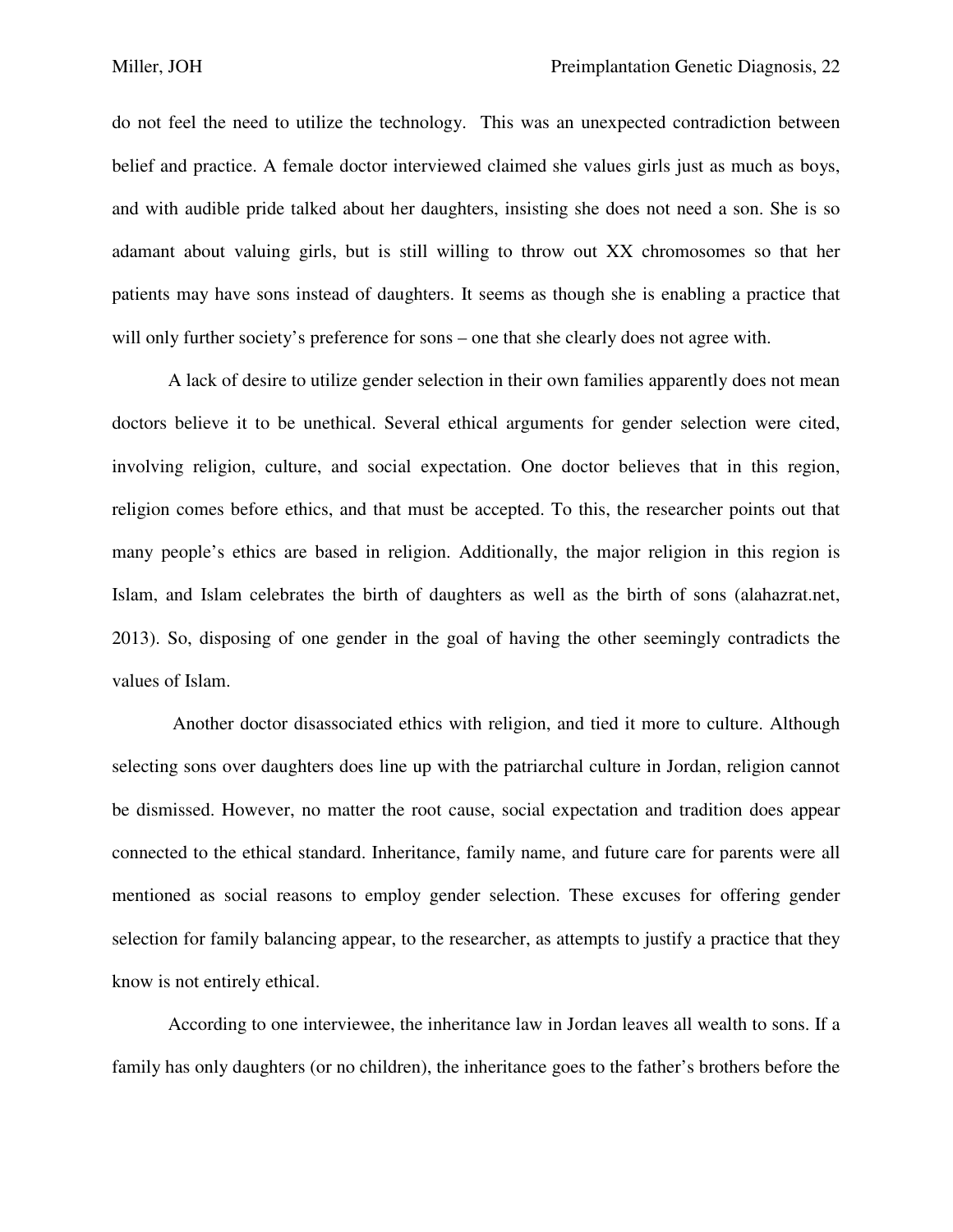daughters. For this reason, it is quintessential to have a son in order to keep wealth in the immediate family. This law is based on Islamic code, and so ties into religion. However, this law does not completely disregard daughters. It still ensures that the wealth is distributed to the family members in need, as explained by another interviewee. So, the choice to have a son for the inheritance reasoning is not necessary to ensure greatest happiness of the family, as the wealth will be obtained by all anyways. Also, while moral duty might be seen as protecting the well being of family, this will be done regardless of the presence of a son. Inheritance law will satisfy Kant's morals and Islamic code whether there is a son in the family or not. Mill's utilitarian belief also does not rely on a son to distribute family wealth.

 Another purpose that only a son can serve is the carrying on of a family name. Children always take the name of their father, and so, if a family has only daughters, the family name will end within one generation. The researcher offers the opinion that this reasoning is a selfish desire, and does not necessarily promote greatest happiness, nor is it a moral duty. Neither Kant, nor Mill, nor Islam particularly cares about the carrying on of a family name.

 Finally, sons are believed to be able to better care for their parents in old age. A family depends on each other for financial and social support. Old age is an especially pertinent time to have a son, as it is the point when parents become more vulnerable than their children. A son will, it is assumed, be able to provide better care for parents than daughters can. As seen by the researcher, this has no ethical base, whatsoever, and so should not be used as a reason to support family balancing. It is, rather, based on a hetero-normative belief that has no factual base.

 One doctor sees gender selection as a way to support the family unit. If a woman has difficulty becoming pregnant, it is often blamed on her, not her husband. For this reason, the husband may want to divorce her, and seek a wife who may be able to have his children. PGD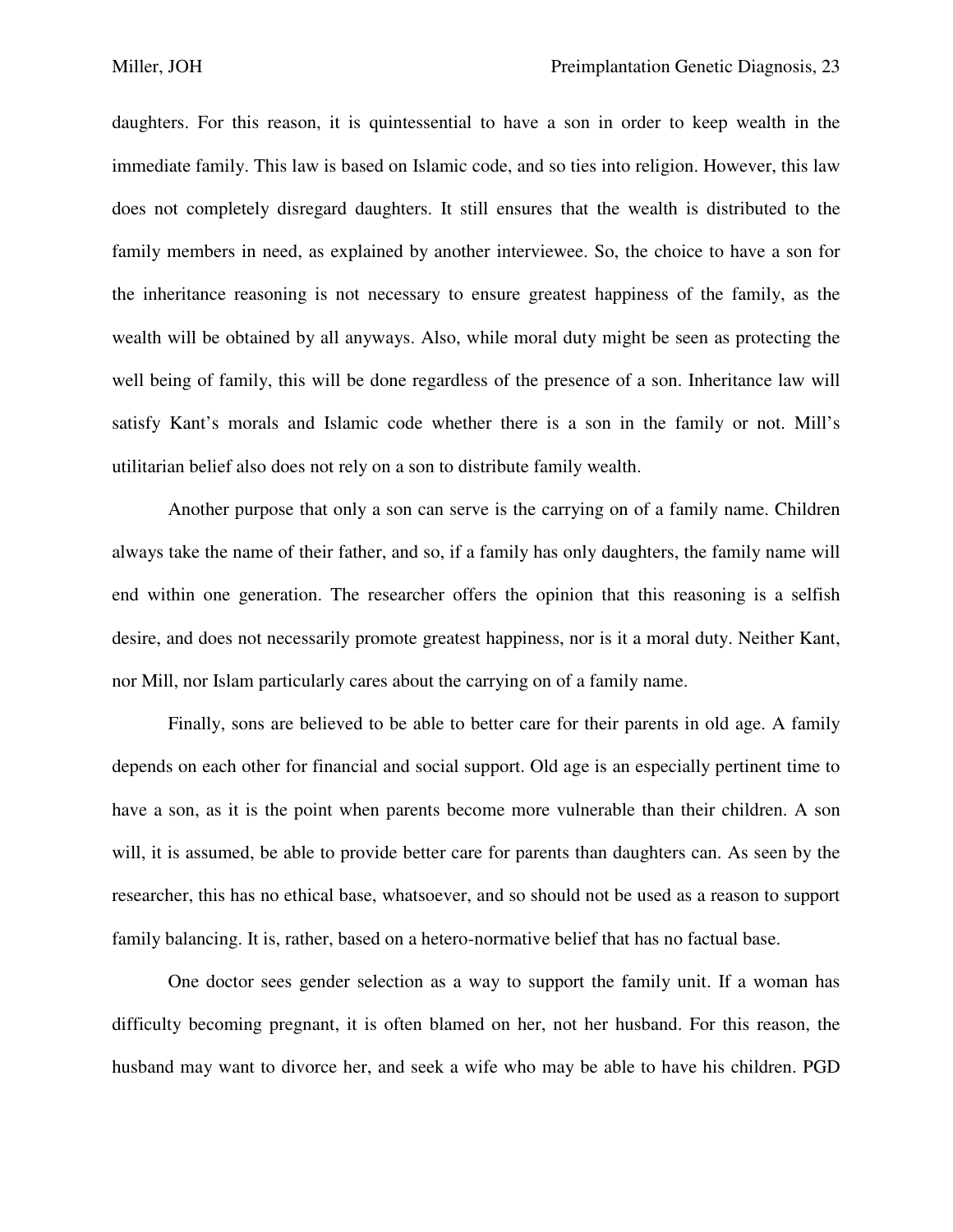can enable a woman to become pregnant, even when the odds are against her. The interviewee summarizes this: "we have a purpose here to make the family one family, not two families, not three families." Because of the emphasis placed on family life in Arab culture, it is essential for families to stay together, in order not to isolate anyone. Another doctor had a slightly different take on this issue, noting that in some countries, men cannot divorce women. So, if there is a genetic disease in the woman's family, he will not be able to find another woman without the problem. So, PGD helps the husband avoid having children with genetic diseases, and the family accruing the social problems associated with this. In the opinion of the researcher, this argument has legitimate ground in a cultural sense, but there is not strong ethical reasoning to tie to it. In the sanctity of marriage, it is the husband's moral duty to stand by his wife, regardless of fertility issues. If approached from the utilitarian set of beliefs, reinforcing the inappropriateness of divorce ignores the greatest happiness principle, as both parties may be happier if divorce was socially accepted.

 One doctor recognized that ethical considerations are variable, depending on the culture. For example, in the UK, it is legal for lesbians to receive PGD to enable fertility, but in Jordan, this is illegal. The doctor went on to explain that when there are legal restrictions, ethics no longer matter. As long as a doctor is observing "the laws and morals of the society in which [they] are working," then the ethical implications do not become an issue.

 Ethics do not necessarily cross from one culture to another – more often than not, they alter depending on the society. This is a concept that medical professionals and policy makers must understand in order to begin working in sensitive arenas. Family balancing is one of these areas. "It's not black and white, not as simple as right and wrong." Ethics are rarely universal,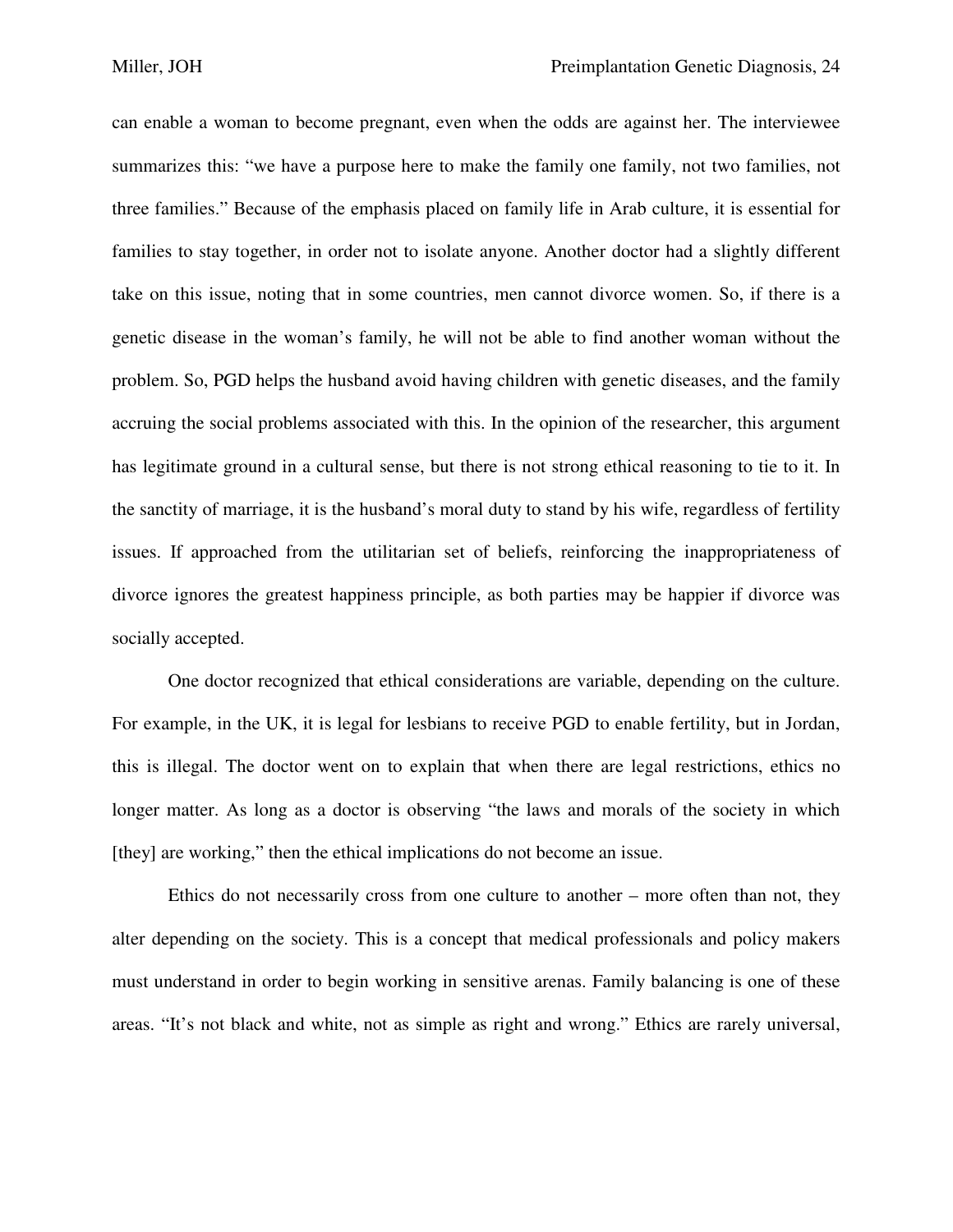and one person cannot expect another to adhere to the same ethic-based rules. For this reason, every case must be taken individually, seen from an objective stance.

 Other doctors mirrored this sentiment of looking at each case independently. Some suggested the need for an ethics committee to oversee all PGD procedures. This could be formed by a governmental body, or by representatives from all PGD clinics in a region. Other forms of regulation were suggested in the interviews, such as legal regulation. Some of the interviewees expressed a desire for stricter laws regarding PGD, especially in who can undergo gender selection for family balancing. One viewpoint was that when PGD risks outweigh the potential benefits, it should be stopped. If the doctors see ethical problems with some aspects of PGD, why has more attention not been shined on the issue? As they work closely with PGD everyday, the doctors in this field should be heading the fight to install regulations in PGD.

 As gauged by the interviews, family balancing seems to be the only ethically questioned aspect of PGD. The elimination of sex-linked and other genetic diseases was discussed as an obvious choice for patients. In Arab countries, one doctor explained, genetic diseases are even more prevalent than the Western world. Due to the high prevalence of intermarriage in families, genetic diseases are passed on with a greater frequency than in some other cultures. The researcher understands the practice of PGD for the purpose of medically benefitting future generations, although believes the social and economic implications of virtually eliminating genetic diseases has not been properly analyzed. If more people start accessing PGD for medical purposes, the procedure would become cheaper, and in turn would allow even more patients to utilize the technology. The interviewees' outlooks differ on this issue; one doctor sees it as a human right and duty to access PGD, and another predicts mass use of PGD will lead to gender imbalance.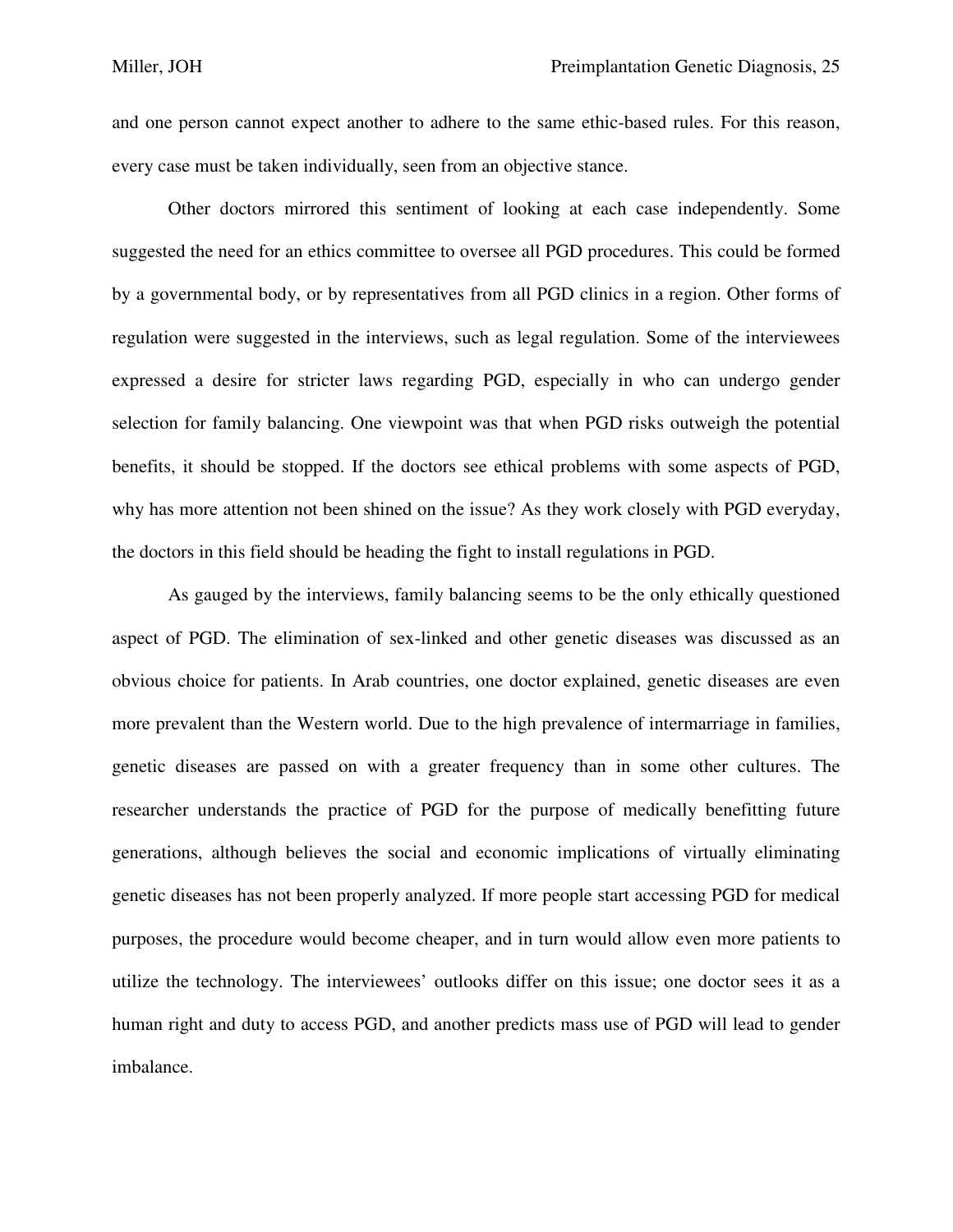As demonstrated by this general overview of the interviews conducted, there are many differences in beliefs regarding PGD, even within the medical community. The hypothesis that medical professionals would perceive PGD as ethical, under certain circumstances is correct. The scope of circumstances varies, depending on the doctor. Additionally, there are perceived limits to PGD by the interviewed professionals. As will be discussed below, the hypothesis that the population surveyed would have varying opinions regarding the ethics of gender selection, genetic screening, and legal regulation of these procedures based on their gender, was also supported.

#### *Surveys*

 The results obtained from the public survey meant to measure 20-30 year olds' opinions on various aspects of PGD indicate a need for additional surveying. The distribution technique involved approaching people in the public sphere of a mixed residential and commercial area in Amman, and requesting their participation in a survey regarding views on gender selection and genetic screening. Due to the time and geographic location of survey distribution, most participants were single, male, university students. Twenty-eight percent of survey participants were female, and the rest male. This creates a homogenous population. Despite this, the survey produced worthwhile results.

 Because of time and resource restraints, only fifty surveys were distributed. The number was not chosen to represent a statistically significant percentage of the target population, as this would not be feasible. Of those fifty, forty-six had usable results, and four were incomplete.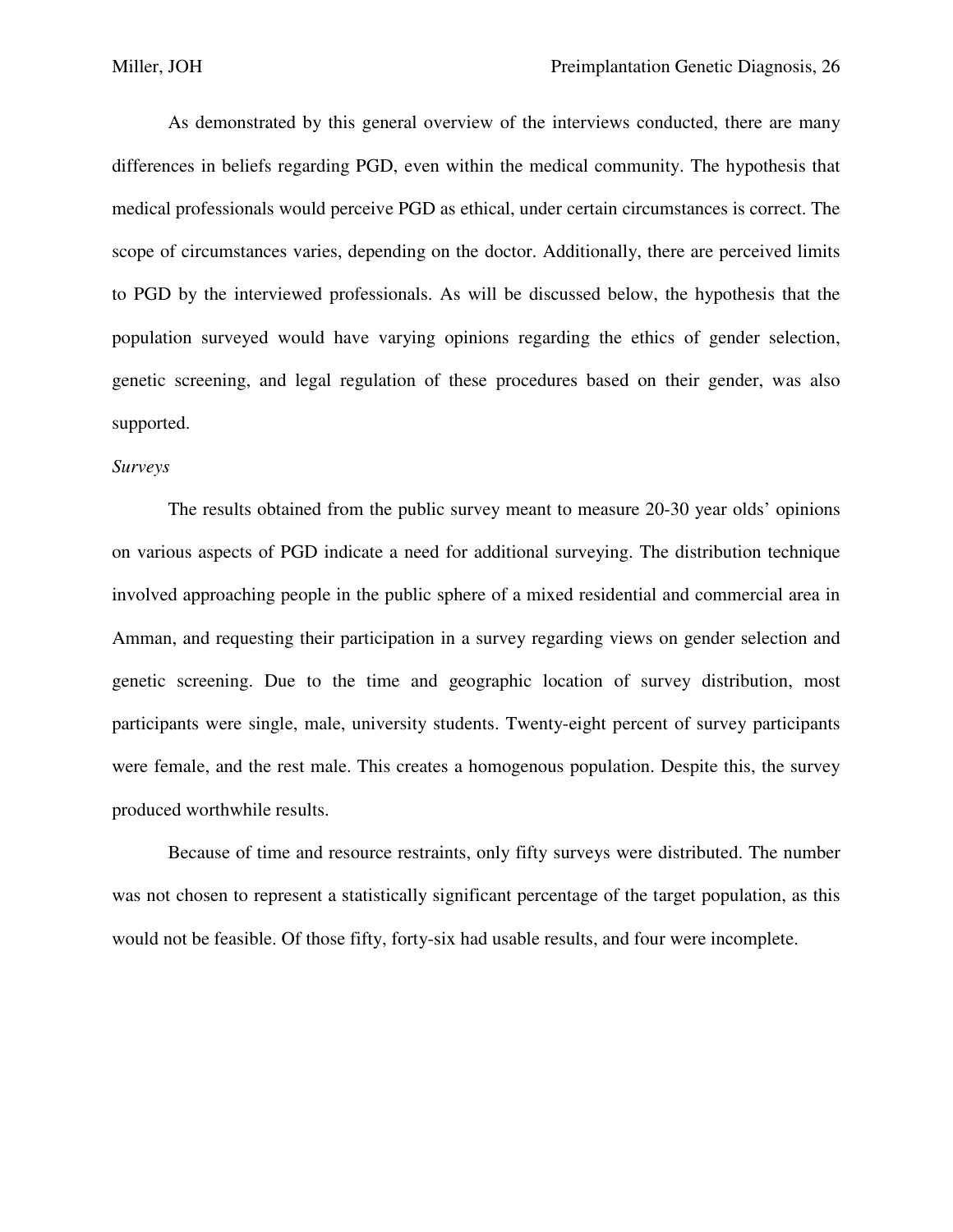

**Figure 1: Is it ethical, without breakdown** 

 The figure above is broken down into columns that represent each opinion-based question asked on the survey. This figure takes into account all answers, without a gender breakdown. The family balancing and legal restriction questions present interesting data. Only approximately a third of respondents believe family balancing is ethical, and approximately two-thirds of respondents believe legal restrictions are necessary. The researcher suggests that the third that do not believe restrictions are necessary may also be the third that support family balancing. With only a third of the population supporting family balancing, why is this procedure prevalent in Jordan? Corresponding to this, why are there no legal regulations, when two-thirds of the represented population believes there should be?

 Screening for genetic diseases through PGD seems to be largely supported, with seventy percent of the population supporting, or having no opinion about, the matter. This reinforces the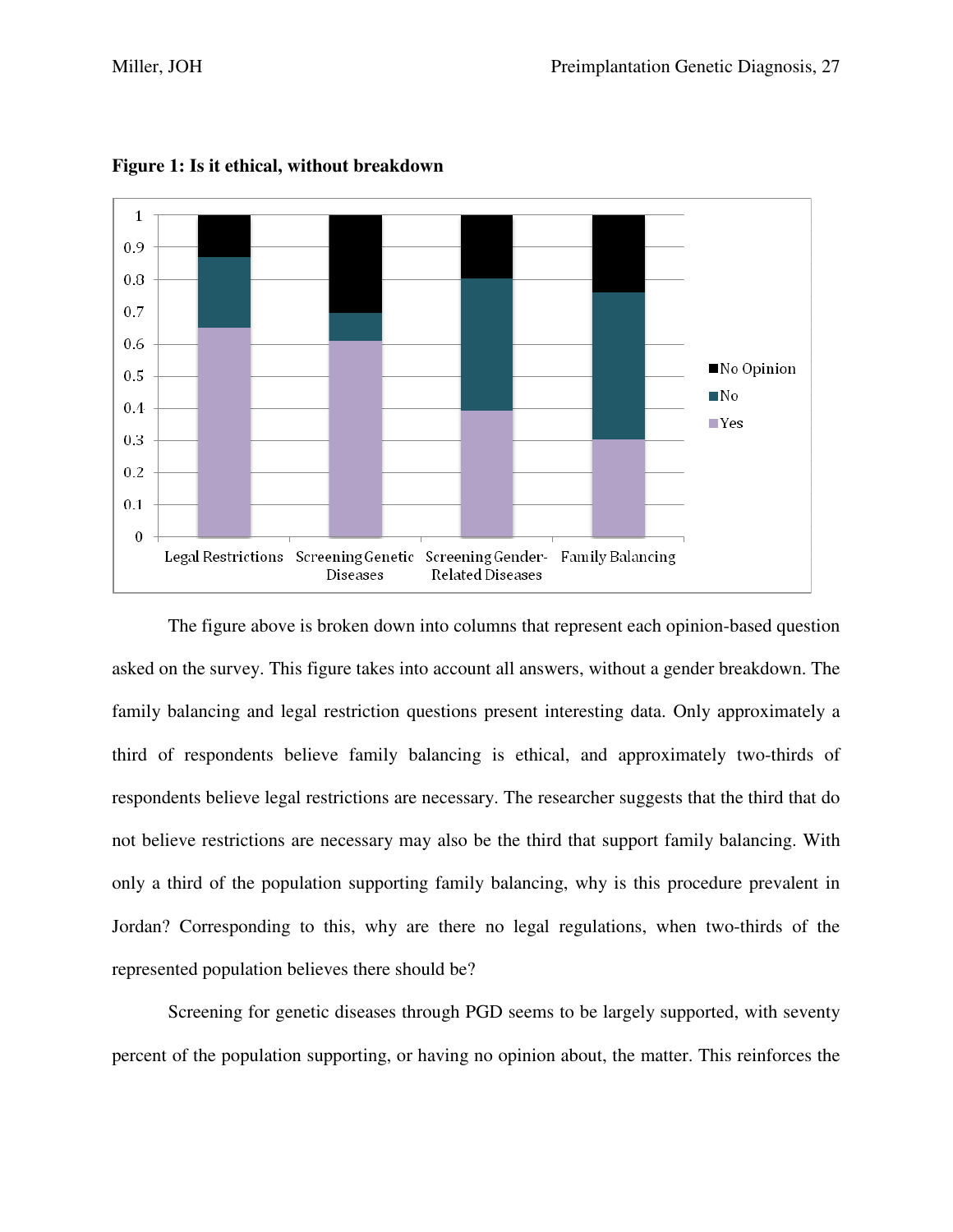information obtained from the interviews, in that the only very controversial aspect of PGD is in gender selection for family balancing.



**Figure 2: Is it ethical, with a gender breakdown** 

 Gender breakdown presents several interesting observations. Most noticeable is the significantly lower proportion of females who support family planning than males (approximately fifteen percent, compared to thirty-five percent for men). Taking into consideration the patriarchal nature of Jordanian society, this could be because in family balancing, boys are chosen more frequently than girls, and mothers are less willing to give up their potential daughters. However, despite the many more men than women who believe family balancing to be ethical, it is still less than fifty percent of male respondents who support the practice.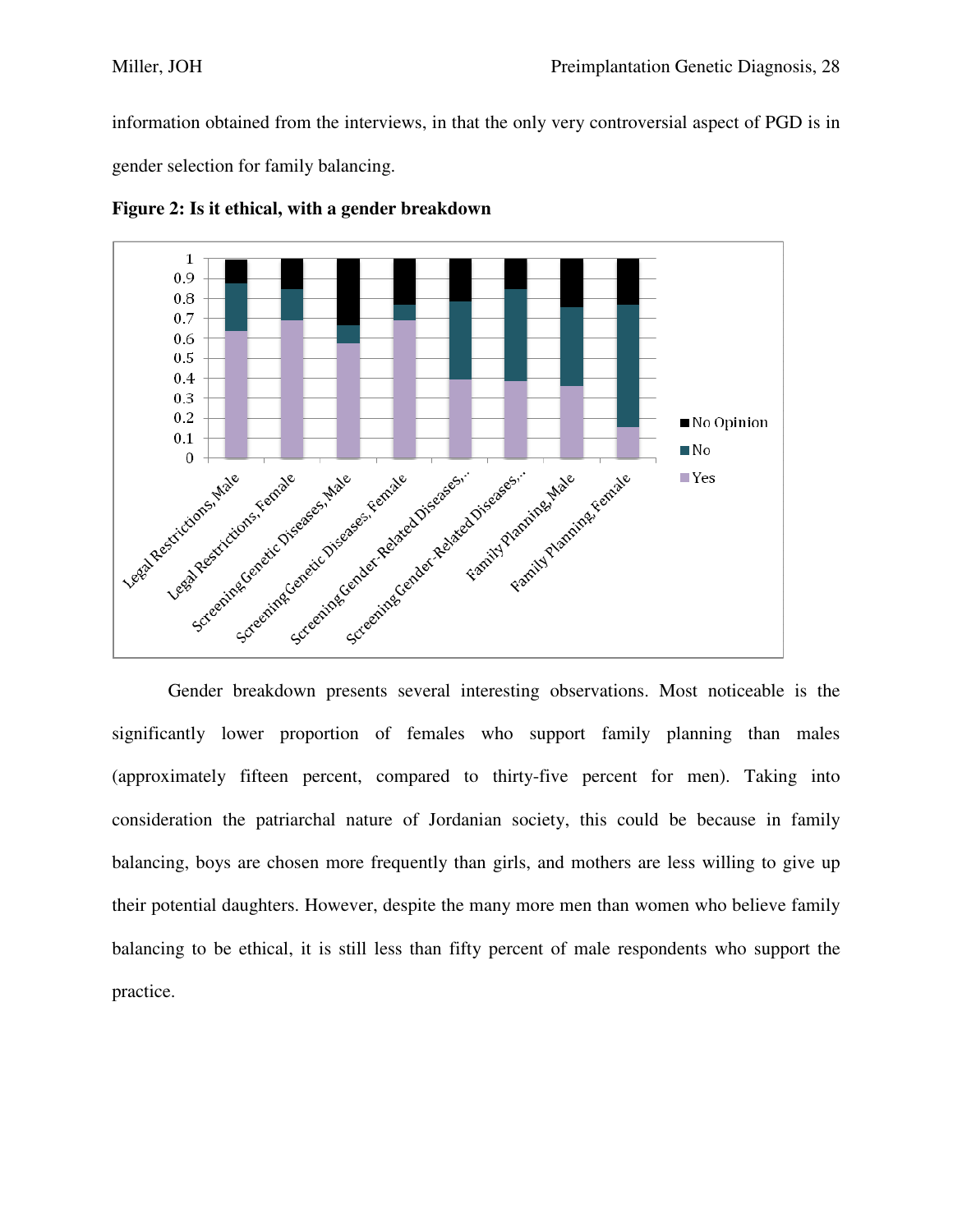Both legal restrictions and screening for genetic diseases have more than fifty percent support from both genders. This is important because it means that one gender's opinion does not drastically affect the overall population's opinion.

 Across the data set, women almost always have a more definite opinion than men. Other than in the legal restrictions category, where 'no opinion' is about equal for both genders (roughly fourteen percent), women have a higher proportion responding 'yes' or 'no,' and not 'no opinion.' The researcher suggests that this may be due to the women's status as future mothers. Manipulating fertilization and characteristics of future children more physically affects the woman more than the man. Women must go through the procedures that allow PGD to occur. Another possibility for the differences in decidedness of opinions is that women may generally have more access to education about reproductive health and services.

 Ultimately, as demonstrated by the survey, there seems to be some definite patterns between beliefs and gender. Additionally, the data relays a lot of important information that can be used to suggest a more thorough investigation of why legal regulation does not exist, since such a large proportion of people support it. This also applies to family balancing; it should be investigated as to why the procedure remains a legal and promoted practice, when such a small proportion of people seem to support it.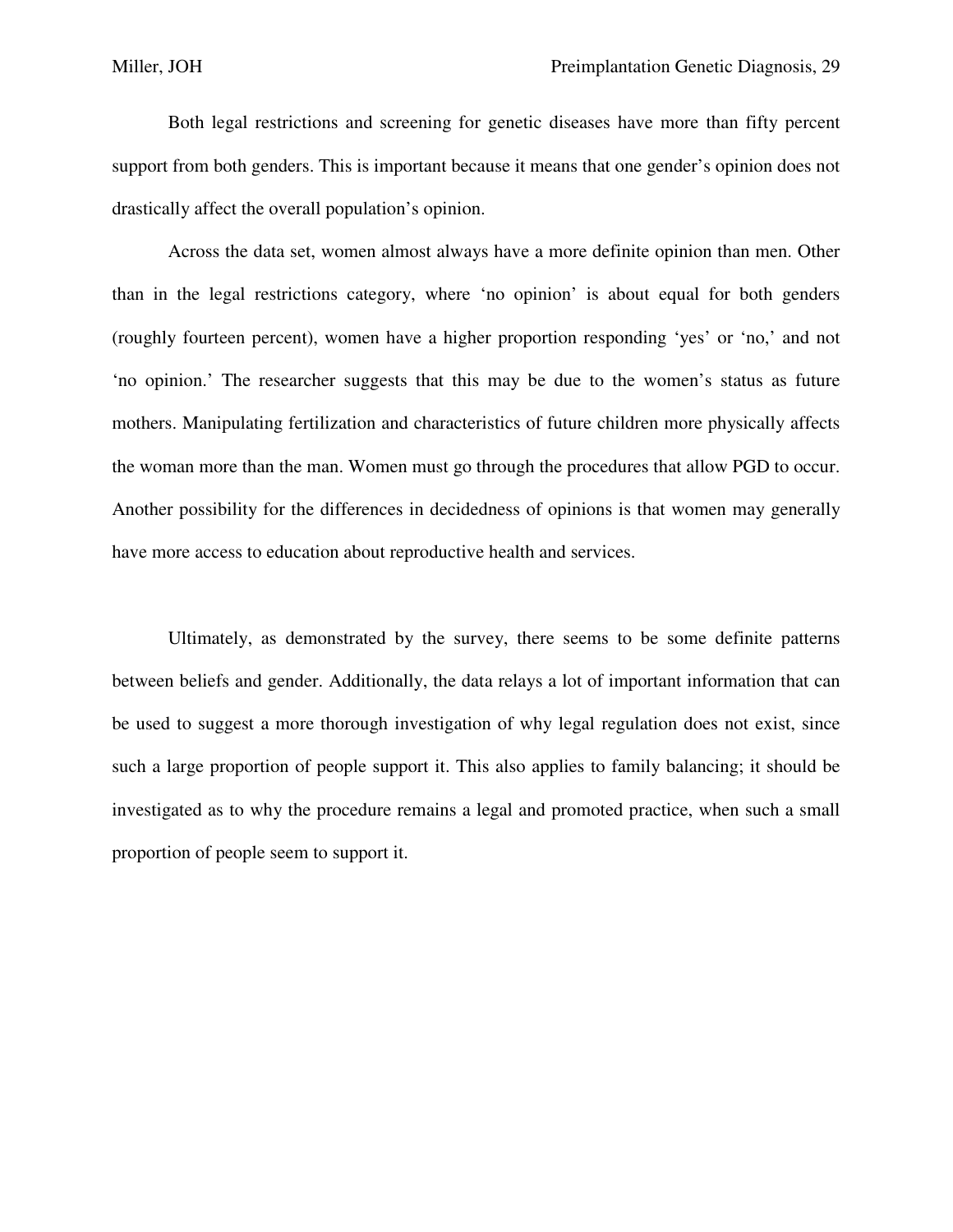# **Conclusion**

# *Analysis of Results*

 As previously stated, the hypothesis that medical professionals perceive Preimplantation Genetic Diagnosis (PGD) as ethical, within a specific scope of circumstances is shown to be accurate by the interviews conducted. The medical professionals interviewed all have different backgrounds, in terms of education and medical practice. Some were educated in Jordan, some abroad. Some have conducted their whole practice in Jordan; some have moved their work from abroad back to Jordan. These factors have altered their ethical perceptions, as ethics differ from region to region. Ultimately, the large number of opinions expressed demonstrates to what extent opinions can differ, even within a small population. This research only accessed five professional opinions. If a greater proportion of this population could be reached, an even broader understanding of these perceptions could be obtained.

 The survey results yielded the anticipated data. As hypothesized, there appears to be a pattern between gender and ethical perceptions of different PGD procedures. In order to gain a true representation of young adults' opinions on this issue, a larger sample size would need to be obtained, but for the purpose of this research, an adequate number of surveyed opinions were achieved.

 The survey data obtained is noteworthy because of the legality issues present in PGD, as well as the weak support of family planning. Especially as expressed by the female population surveyed, family planning should not be offered. The majority of the population reached believes legal regulations should exist. Neither of these conclusions corresponds to the current situation in Jordan, where there are no legal regulations of PGD, and family planning is certainly an option in reproductive services.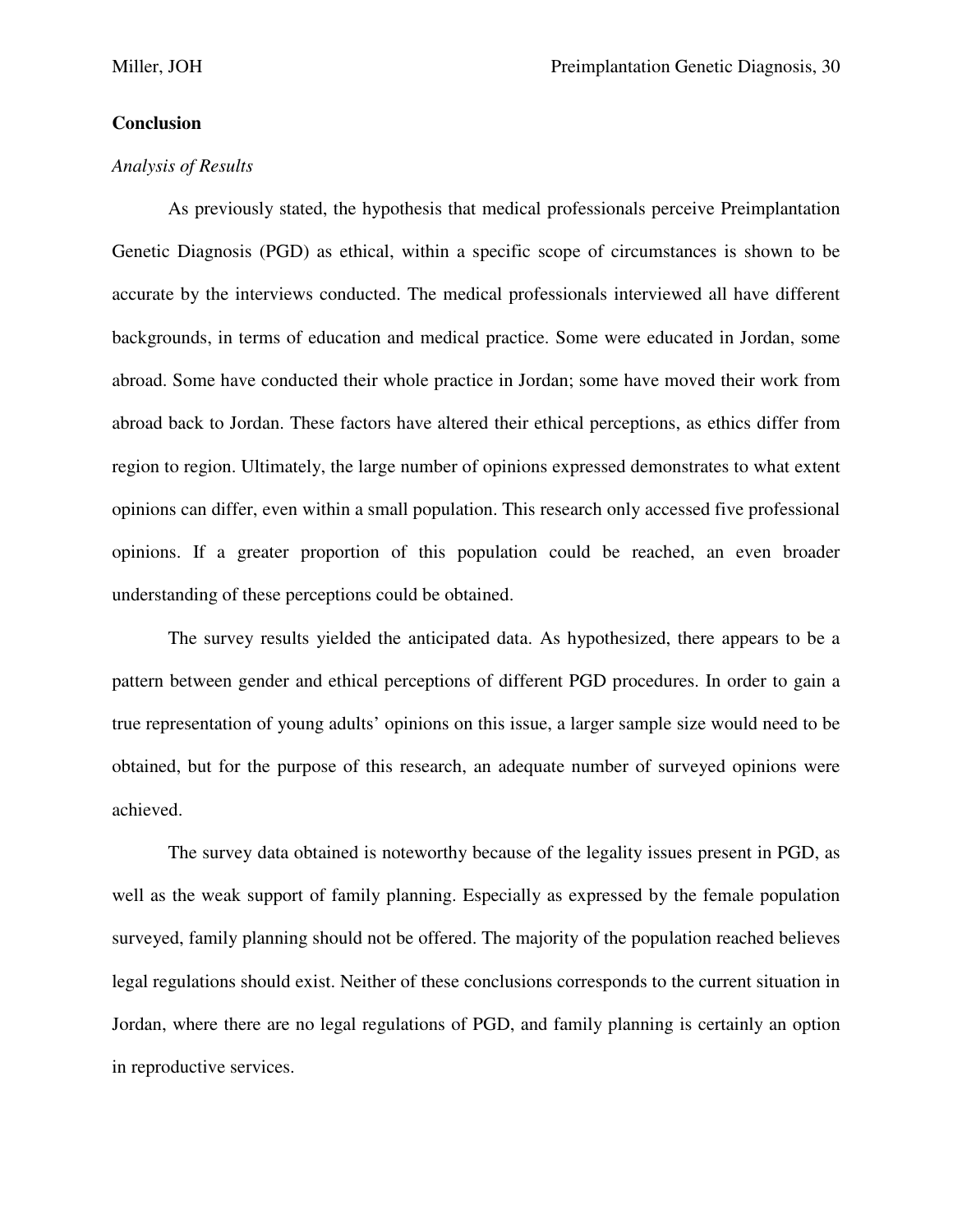It should also be noted that there were some problems with the survey method of data collection. As previously mentioned, the population turned out to be fairly homogeneous in terms of demographic background. There was also some confusion as to what the questions were asking about, despite the brief explanation of terms at the beginning of the survey. In retrospect, there should have been a more in-depth, less scientific description of PGD, the different procedure scenarios, and debriefing of what the sought after perceptions entailed.

### *Connection to Theory*

 The interviews conducted in this research reinforce Thomas Csordas' idea that morality is a cultural system. Expressed by the medical professionals, reasons for family balancing are completely based in culture, religion, or societal tradition. Interestingly, genetic screening was presented as less of a culture-based phenomenon, and more as a moral duty. Essentially, why would future parents not want to do what they can to guarantee the least amount of suffering as they can for their future child?

 If applying Kant and Mill's theories to the perceptions gained in this research, it seems that family balancing justification does not lie in either utilitarianism or deontological ideals, while genetic screening could fall under Kant's theory of moral duty. Family balancing for the purpose of having a son is done for the perceived future benefit of the parents, and is a selfish, ignoring theological and philosophical ethics.

 Genetic screening – that for both sex-linked diseases and non – has the potential to eliminate a large cause for suffering in future generations. It may be seen as a moral duty of scientists and parents alike to do all they can to assure this utilization of modern medical technology. Up until the point of causing more negative repercussions than positive results, doctors see genetic screening as a duty. Parents and doctors globally can be expected to view the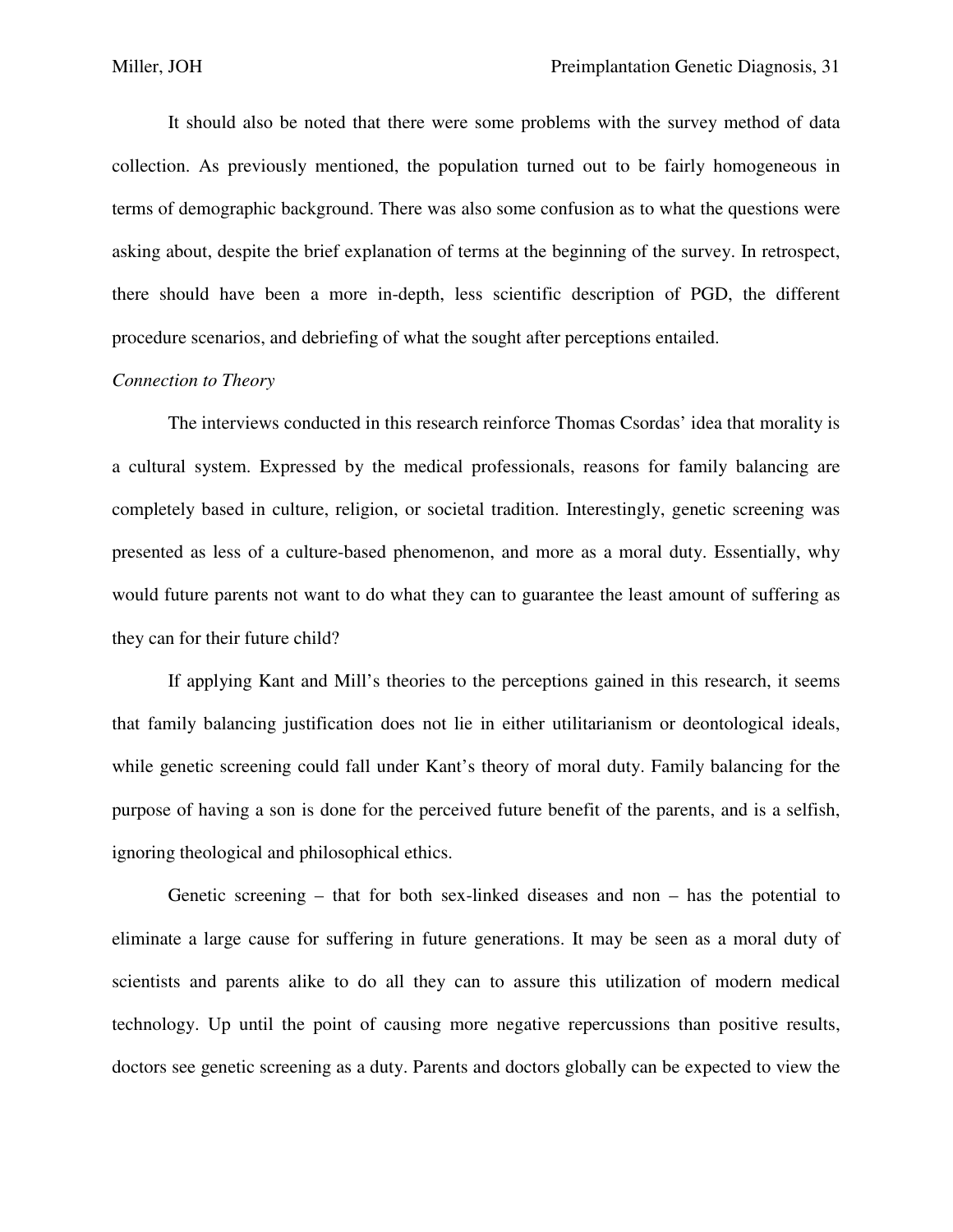procedure in the same light. The problem arises that not all people do see genetic screening as a duty. In order to understand and address this breakdown further, more in depth and comprehensive research would need to be conducted. Additionally, it is the opinion of the researcher that comprehending the societal effect (both physical and mental) of eliminating many genetic diseases would need to be analyzed for a broader understanding of moral duty in PGD.

 Like the publications reviewed for this paper, these research results do not yield consensus in perceptions of ethics behind Preimplantation Genetic Diagnosis. Neither the interviews nor the surveys produced results that can be used in identifying reasons behind ethical perceptions. Noteworthy results include the lack of correlation between measured opinions regarding legal restrictions and family planning, and the current state of these in Jordan. Also, the collective opinion of medical professionals interviewed that there are limits to when PGD should and should not be used, is an important result. As with any research, this project has shown its limitations, which fuel the need for related future research.

#### **Study Limitations**

 Thorough research conducted on topics relating to ethics requires a comprehensive review of historical, political, and cultural context. Fieldwork should involve a fairly representative percentage of the relevant population, and include an adequate proportion of different groups within the society. In order for a more complete research study to occur, much more time and many more resources are needed than have been allowed for this project.

 The topic of this study focuses solely on medical professionals involved in Preimplantation Genetic Diagnosis, and then surveys a slightly broader population in order to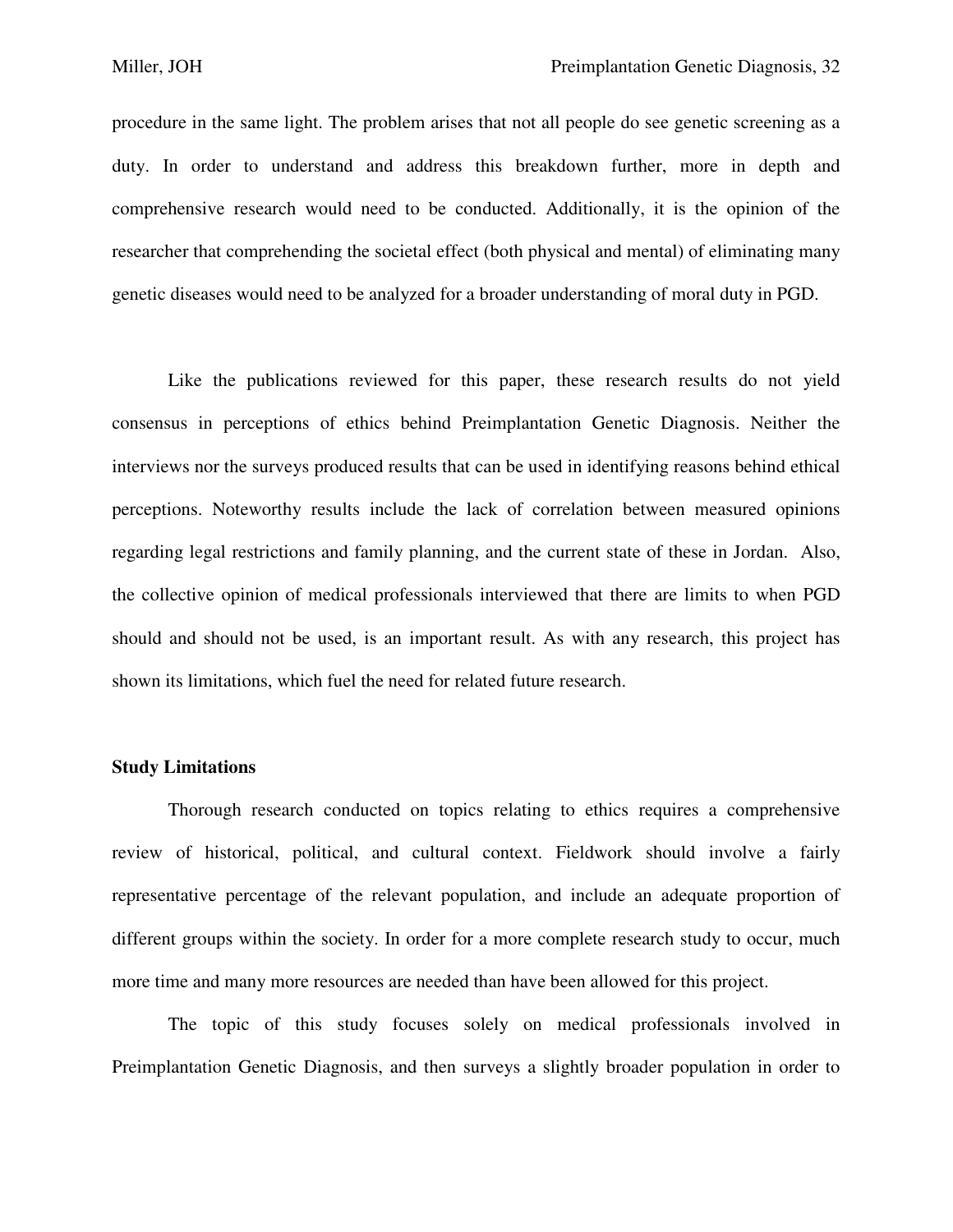make the timeline feasible, as it only allowed three weeks for project completion. While medical professionals' opinions are key to understanding the ethical reasoning behind gender selection and genetic screening, a broader societal opinion would be necessary in order to draw conclusions about the population's outlook. Interviewing a wider selection of people would have been more difficult due to the sensitive nature of the material discussed, as well as an existing language barrier. As suggested by the refusal of some medical professionals to participate in interviews, if this study had included a broader population to interview, there would have been more hesitation and refusal. This would have been an additional hurdle in completing the research, and one that would need more time to overcome.

 Availability of resources – financial and other – has also been a study limitation for this research. Should a more thorough look into the ethics of PGD be desired, there would need to be a funding body. This would not only allow for more time to be spent on the research, but it would also legitimize the research, as funded research oftentimes reinforces the necessity and intentionality of a research project. Human resources were another limiting factor. The researcher's position as a student, and as a non-expert on neither ethics nor the scientific procedure of PGD meant that the research process was stunted by a need to learn about the background of PGD and bioethics, while engaged in the research process.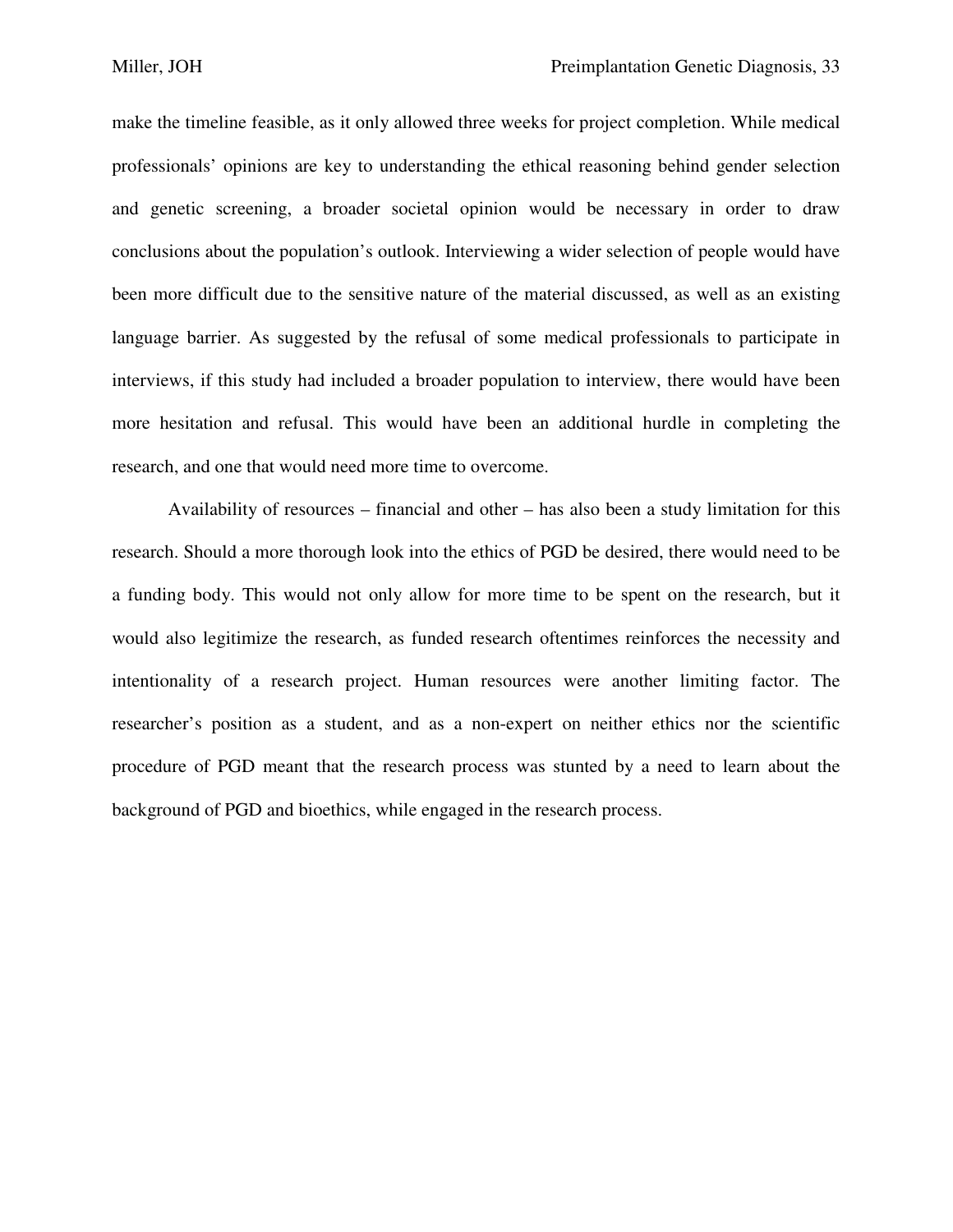## **Further Recommendations**

As shown throughout the survey portion of this research, there needs to be increased awareness regarding Preimplantation Genetic Diagnosis (PGD), and all of its aspects. Awareness does not only need to be raised if legal regulation should change, but also for the general knowledge of the population. If people do not know what reproductive aid options are available, a stratified demographic will be the only ones seeking the procedures.

 If only a certain demographic aims to use reproductive services like PGD, then some social implications will develop. PGD may be more and more associated with the upper class, and it will become a privilege of those who know to access it. This may also occur due to the financial expense of PGD. Because of this, education about PGD should be widely available. Additionally, there should be restrictions on the cost of PGD services. If it is offered as a medical procedure, insurance companies should develop a plan to help cover some of the costs of the services.

 Because of the apparent contradiction between Islamic belief and gender selection, an official *fatwa* should be passed regarding family balancing. In a society where the law is based on religious code, it is important for sensitive topics, such as PGD, to be addressed by the religious community.

As is the case upon the completion of most research, this project has demonstrated the need for future research on ethical perceptions behind Preimplantation Genetic Diagnosis. Not only ethics of the procedure in general, but also about the implications culture, religion, demographic background, and social tradition has on these opinions. Also, as the procedures become more widely available and as the technology expands, there needs to be research done on where the limitations of medical intervention in reproduction should be. Legal issues need to be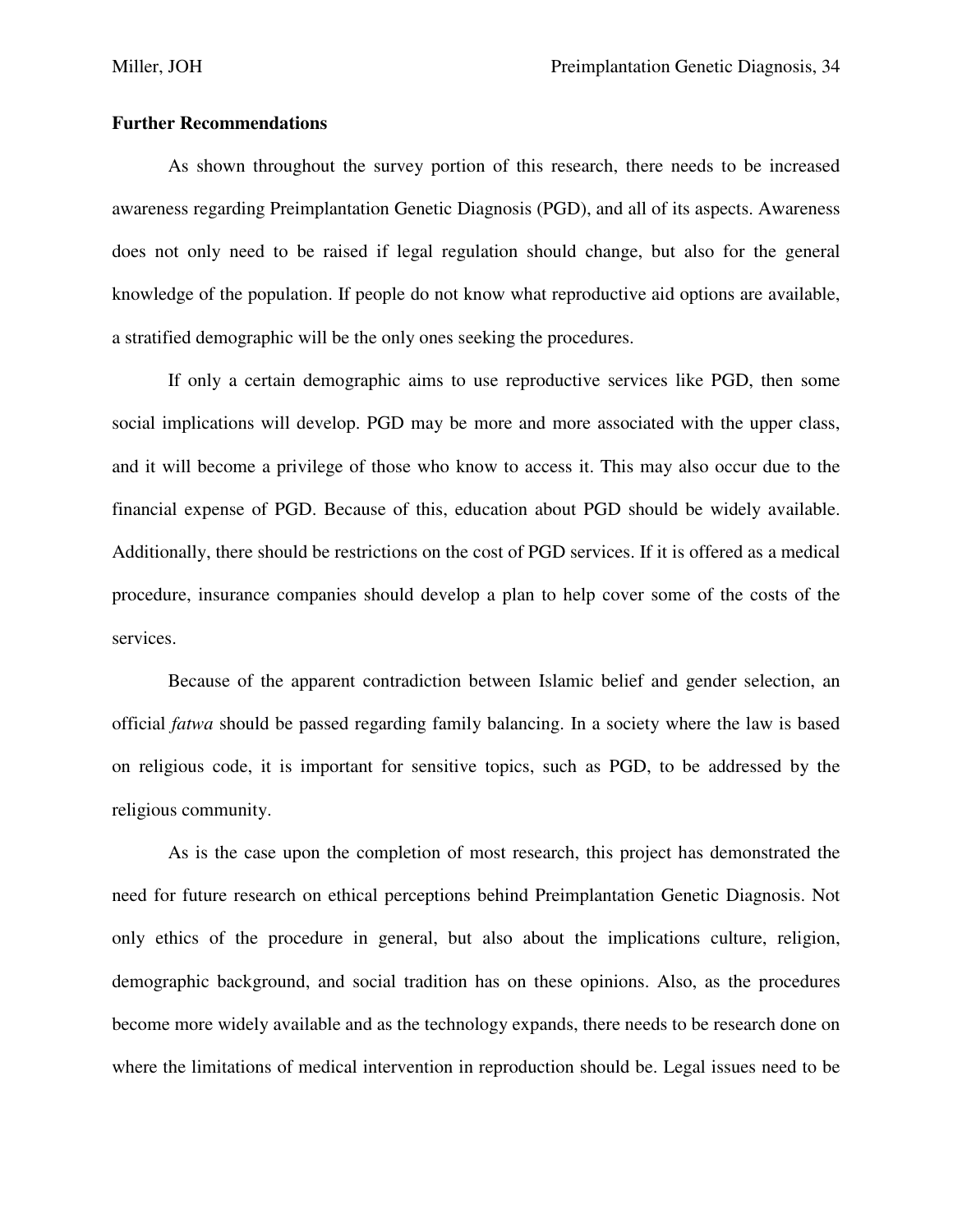addressed, in terms of how laws should be determined for gender selection and genetic screening. Research on how different populations view the same issue would be helpful for a more comprehensive understanding of the global position on PGD. Finally, research on how much education about PGD and other reproductive aid technology is available should be done in order to gauge how society should further educate its population on the medical issues that may have extensive social implications in the future.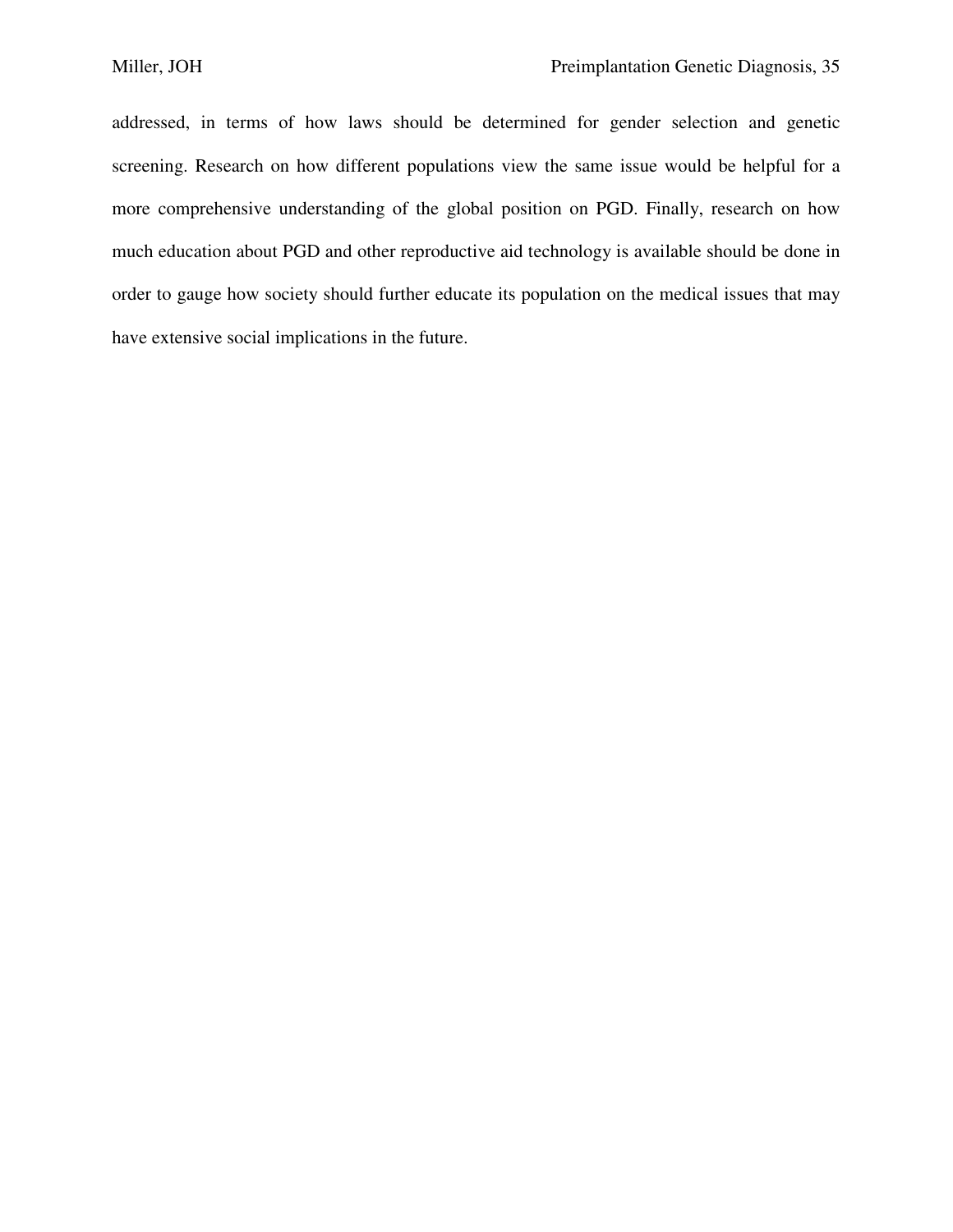# **Bibliography**

- Alahazrat: International Islamic Web. (2013). Retrieved from http://www.alahazrat.net/ islam/muslim-women.php.
- Braude, P., & Flinter, F. (2007). Use and Misuse of Preimplantation Genetic Testing. *British Medical Journal*, *335*(7623), 752–754.
- Brink, David. (Fall 2008 Edition). Mill's Moral and Political Philosophy. *The Stanford Encyclopedia of Philosophy.* Edward N. Zalta (ed.), Retrieved from http://plato.stanford.edu/archives/fall2008/entries/mill-moral-political/.
- Gaskill, Dan. (2008, May 11). *Kantian Ethics*. Retrieved from http://www.csus.edu/indiv/g/ gaskilld/ethics/Kantian%20Ethics.htm.
- Henn, W. (2000). Consumerism in Prenatal Diagnosis: A Challenge for Ethical Guidelines. *Journal of Medical Ethics*, *26*(6), 444–446.
- Human Fertilisation & Embryology Authority. (2013, February 14). *Preimplantation Genetic Diagnosis (PGD)*. Retrieved from http://www.hfea.gov.uk/preimplantation-genetic diagnosis.html.
- Malm, H. (2012). Moral Duty in the Use of Preimplantation Genetic Diagnosis. *American Journal of Bioethics*, *12*(4), 19–21. doi:10.1002/pd.2142

Rabino, I. (2003). Genetic Testing and Its Implications: Human Genetics Researchers Grapple with Ethical Issues. *Science, Technology, and Human Values*, *28*(3), 365–402. doi:10.1177/0162243903252761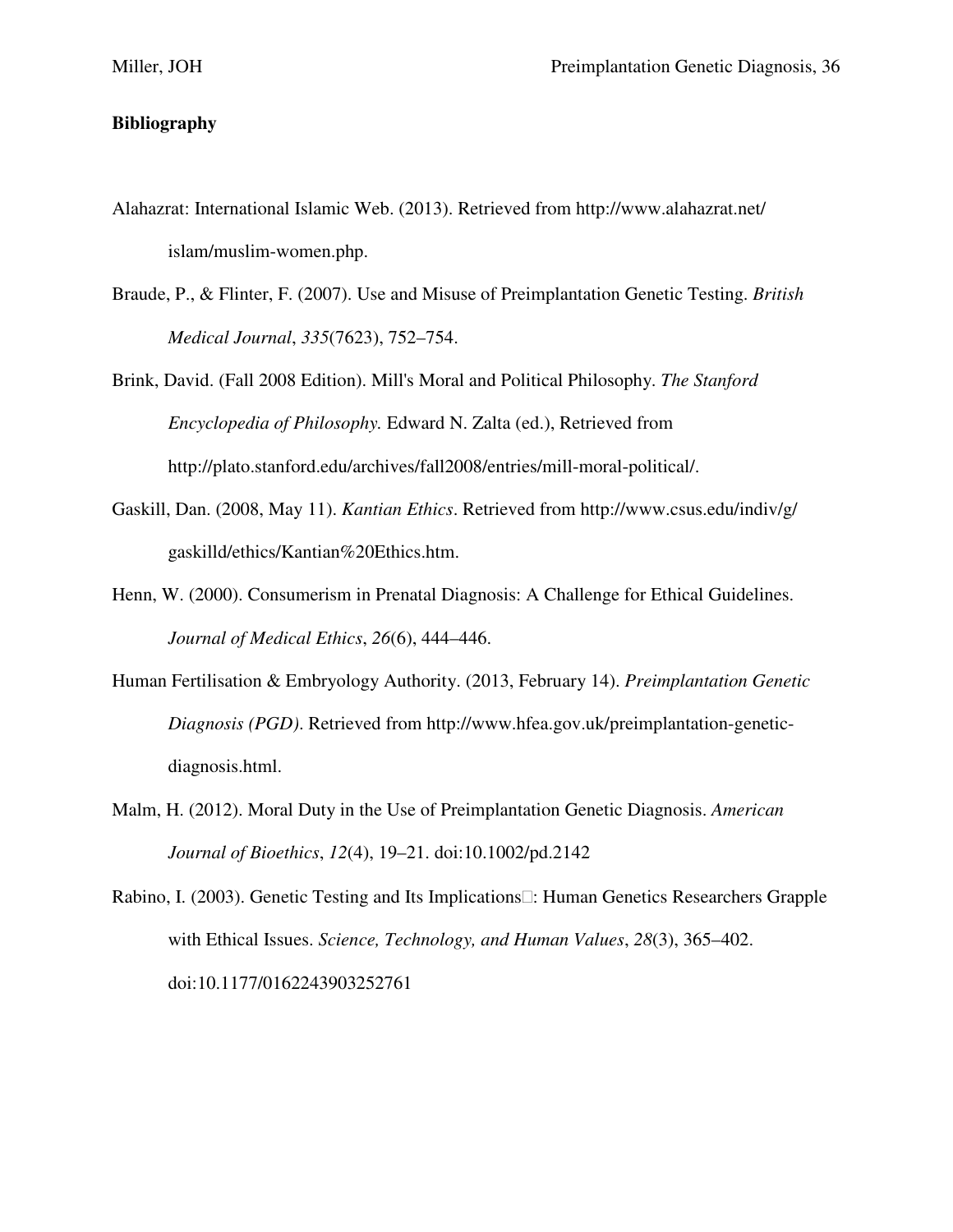Vatanoglu, L., & Elif, E. (2012). Preimplantation genetic diagnosis (PGD) according to medical ethics and medical law. *Journal of the Turkish-German Gynecological Association*, *13*(1), 50–55.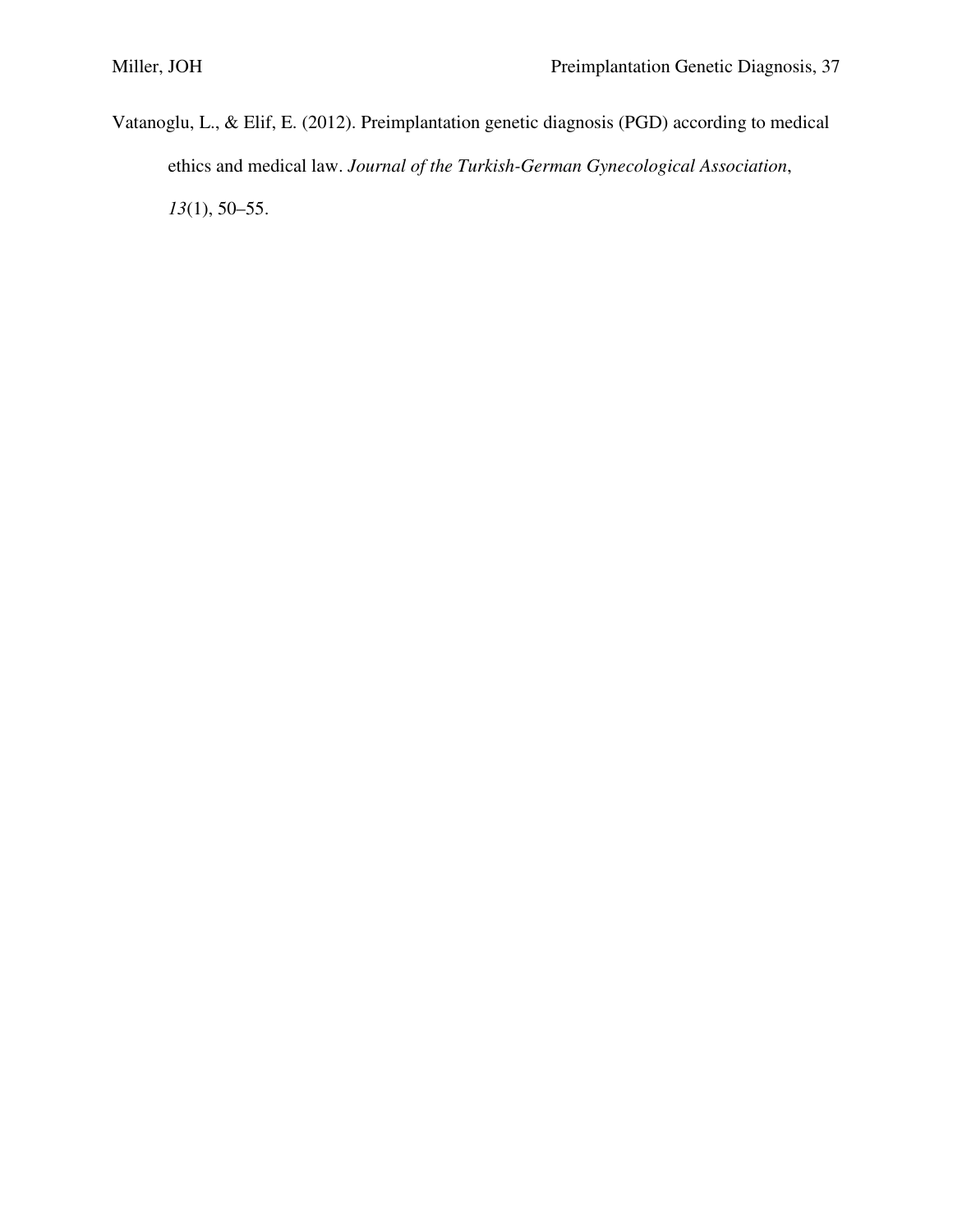# **Appendices**

**Survey:** 20-30 year olds' Views on Preimplantation Genetic Diagnosis

*Key terms defined:* 

**PGD**: Preimplantation Genetic Diagnosis – allows for testing of embryos prior to in vitro

fertilization

**IVF**: In vitro fertilization of embryos

**1.** Age: \_\_\_\_\_\_\_

- **2.** Gender: M F
- **3.** Educational Attainment (highest obtained or that which you are currently enrolled):

a. Grade School b. High School

c. Associate's Degree d. Bachelor's Degree

e. Master's Degree f. Doctorate Degree

- **4.** Nationality: \_\_\_\_\_\_\_\_\_\_\_\_\_\_\_\_\_\_\_
- **5.** Religious Affiliation: \_\_\_\_\_\_\_\_\_\_\_\_\_\_\_\_

**6.** Marital Status:

- a. Married, without children b. Married, with children
- c. Engaged d. Single
- e. Other \_\_\_\_\_\_\_\_\_\_\_\_\_\_\_\_\_\_\_

**7.** Do you perceive gender selection for family balancing (choosing a boy or girl because you

already have the other) as ethical?

Yes No No opinion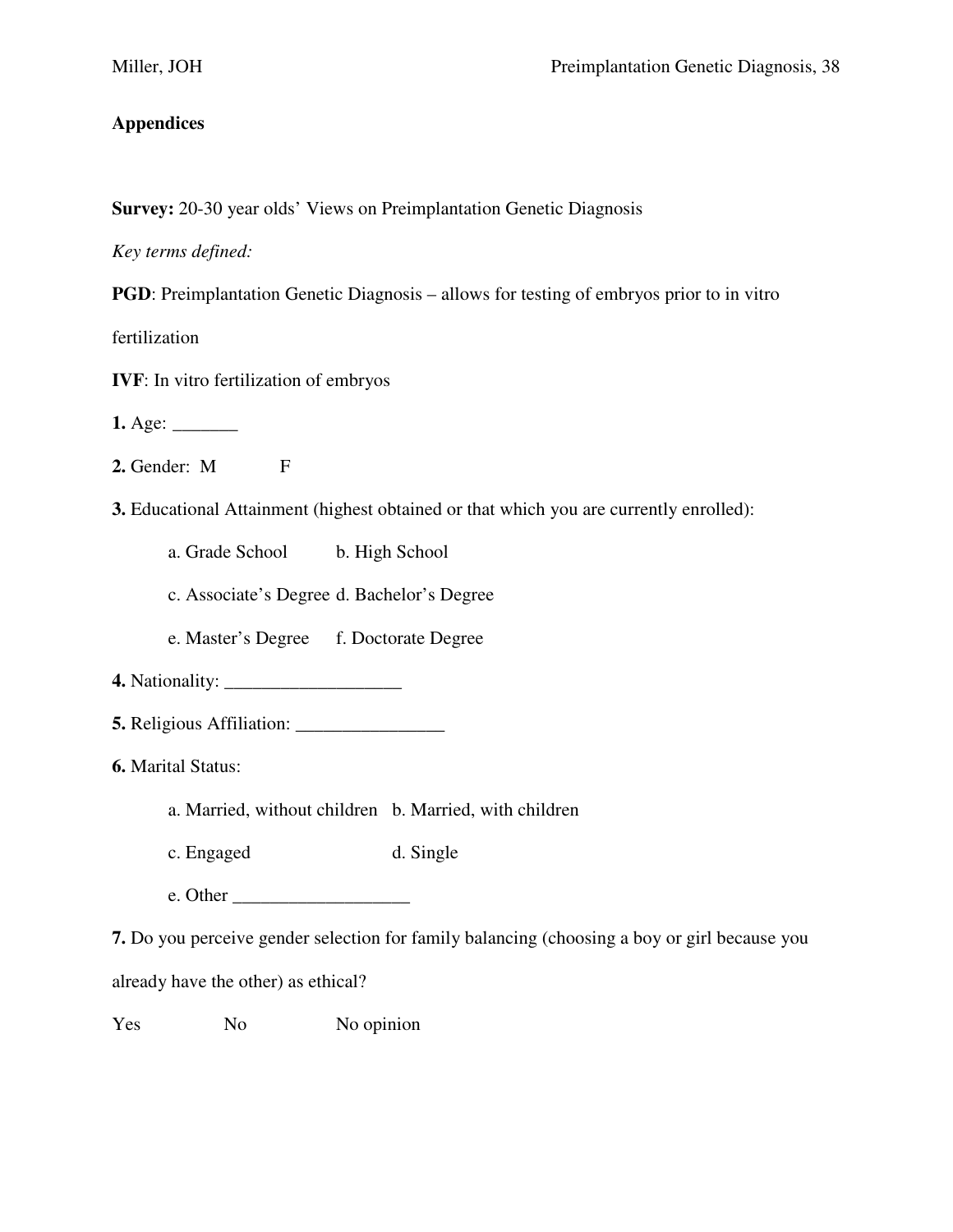**8.** Do you perceive gender selection for the purpose of screening out gender-related diseases as ethical?

Yes No No No opinion

**9.** Do you perceive PGD (before fertilization through IVF) for the purpose of screening out

genetic diseases as ethical?

Yes No No opinion

**10.** Do you believe there should be legal regulations as to what may be done through genetic

testing of embryos?

Yes No No No opinion

Thank you for your participation.

Any questions may be directed towards:

Sarah C Miller

SIT Jordan: Health and Community Development

millersc@kenyon.edu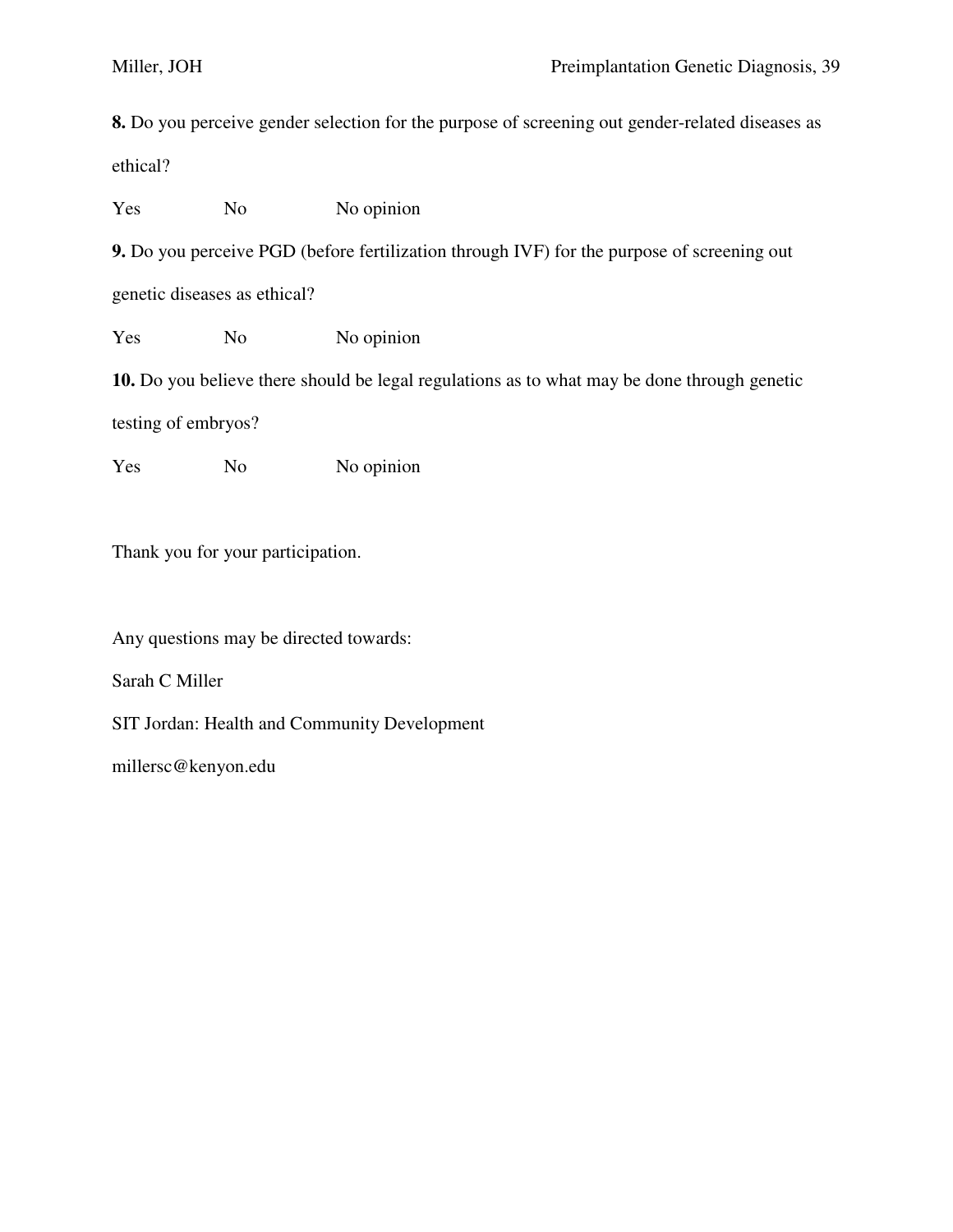# **Interview Guide**

### *Introduction*

 First, allow me to thank you for your time and contribution to this study. The research topic is the measuring the perceived ethical considerations Preimplantation Genetic Diagnosis (PGD), as seen by medical professionals who perform the procedure, as well as young adults' who may affect the future development of PGD. Today, I would like to talk to you about your views regarding PGD, especially as it is used for gender selection and genetic screening. We will begin with basic objective questions, and then move towards the more subjective material. Your responses will be kept anonymous and confidential. Upon the conclusion of this study, a final paper will be available if requested. Lastly, if you consent to it, this interview will be recorded in order to provide a more exact reporting of the interview during the research analysis. After the conclusion of the study, the recordings will be deleted.

## *Interview questions*

*1.* (If consented) Please confirm that you have consented to this interview being taperecorded.

*2.* How long have you been involved in Preimplantation Genetic Diagnosis?

*3.* Do you perceive PGD as ethical?

-Should potential parents be able to select the gender of their future child? Why?

-Do you see gender selection as a cultural phenomenon?

-Does your religious belief factor into your beliefs?

 -When used for genetic screening, are there limits to what should and should not be screened out?

*6.* Are there limits in how PGD should be used?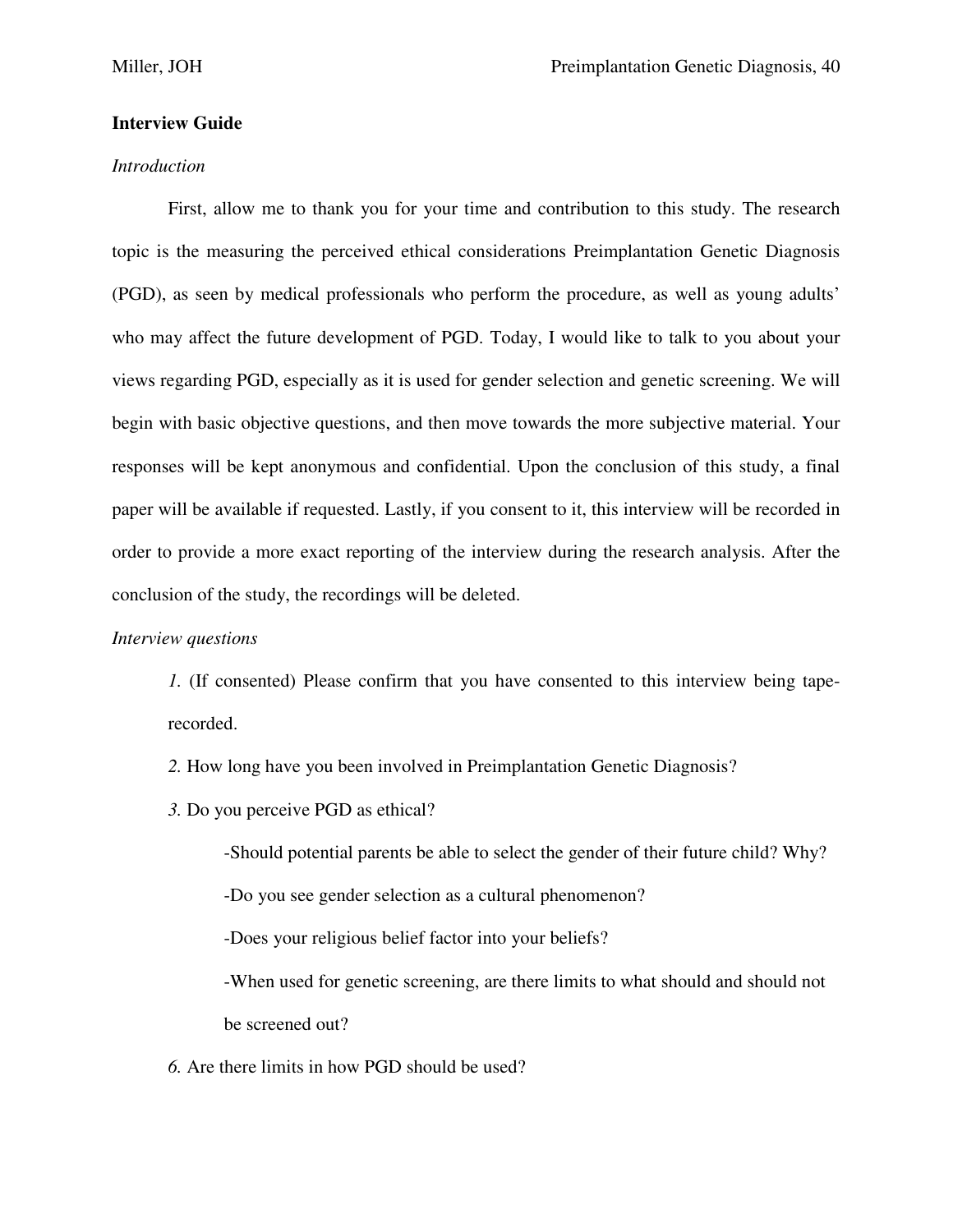- *7.* How will PGD develop in the future?
- *8.* Do you have any concluding comments?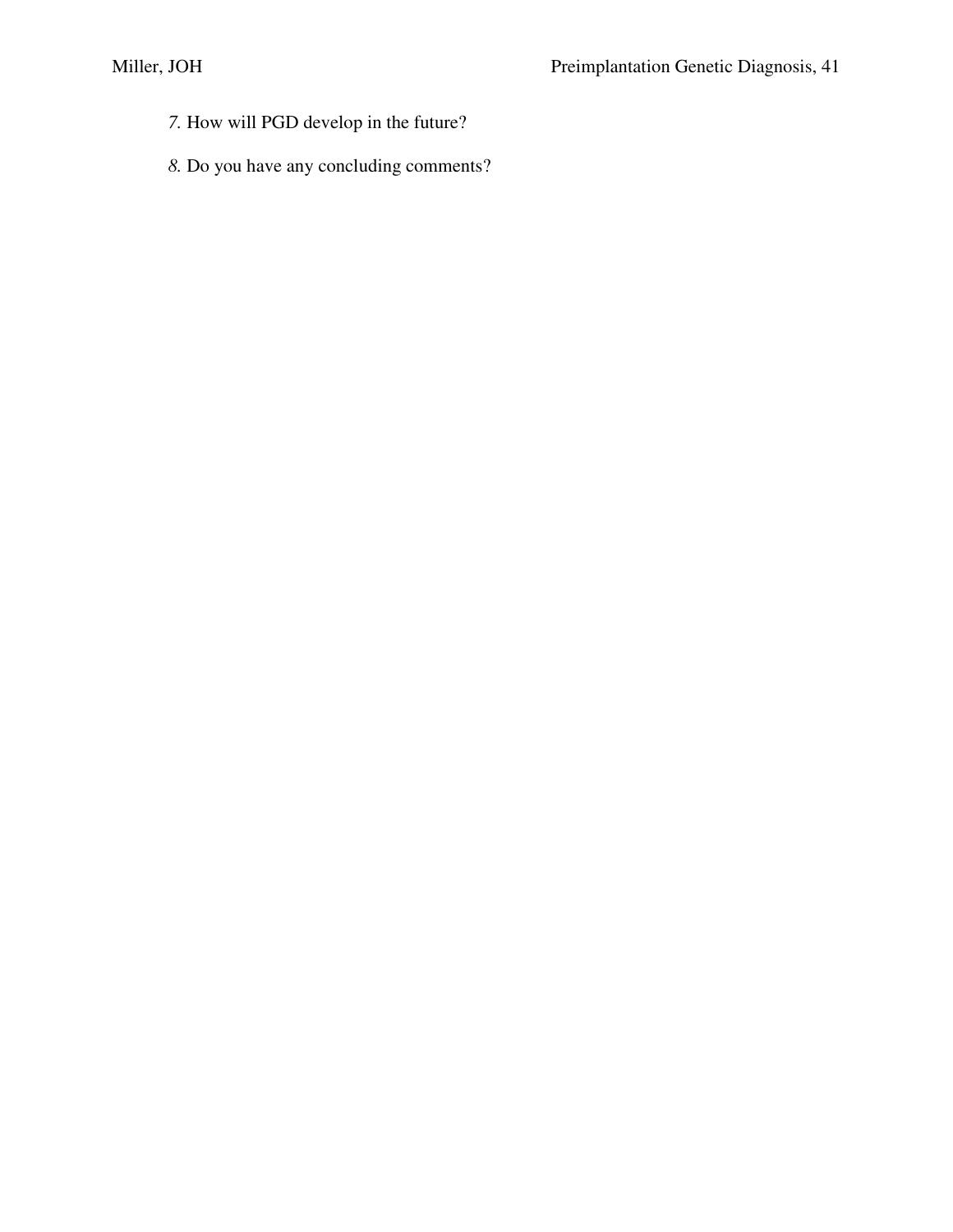# **SIT Study Abroad**

a program of World Learning



# **CONSENT FORM: Interviewee**

# **1. Brief description of the purpose of this study**

The purpose of this study is to further understand the ethical considerations and limits of Preimplantation Genetic Diagnosis (PGD), as perceived by medical professionals and patients who may be engaging in such procedures. The voluntary participation of doctors who offer PGD to be interviewed is necessary in order to access the sought perceptions. By signing this form, the interviewee indicates willingness for the data to be used in this study and a future dissertation of the researcher's.

# **2. Rights Notice**

In an endeavor to uphold the ethical standards of all SIT ISP proposals, this study has been reviewed and approved by a Local Review Board or SIT Institutional Review Board. If at any time, you feel that you are at risk or exposed to unreasonable harm, you may terminate and stop the interview. Please take some time to carefully read the statements provided below.

- **a.** *Privacy* all information you present may be recorded and safeguarded. If you do not want the information recorded, you need to let the interviewer know.
- **b.** *Anonymity* all names in this study will be kept anonymous unless the participant chooses otherwise.
- **c.** *Confidentiality*  all names will remain completely confidential and fully protected by the researcher. By signing below, you give the interviewer full responsibility to uphold this contract and its contents. The researcher will also sign a copy of this contract and give it to the participant.

Interviewee's name printed Interviewee's signature and date

Researcher's name printed Researcher's signature and date

 Note: Consent of those surveyed was indicated by their completion of the survey. Because of the nature of anonymous, public surveys, there was not need for written signed

\_\_\_\_\_\_\_\_\_\_\_\_\_\_\_\_\_\_\_\_\_\_\_\_\_ \_\_\_\_\_\_\_\_\_\_\_\_\_\_\_\_\_\_\_\_\_\_\_\_\_\_\_\_\_\_\_\_\_\_\_\_\_\_\_\_\_

\_\_\_\_\_\_\_\_\_\_\_\_\_\_\_\_\_\_\_\_\_\_\_\_\_ \_\_\_\_\_\_\_\_\_\_\_\_\_\_\_\_\_\_\_\_\_\_\_\_\_\_\_\_\_\_\_\_\_\_\_\_\_\_\_\_\_

consent prior to surveys. This was explained to participants upon distribution.